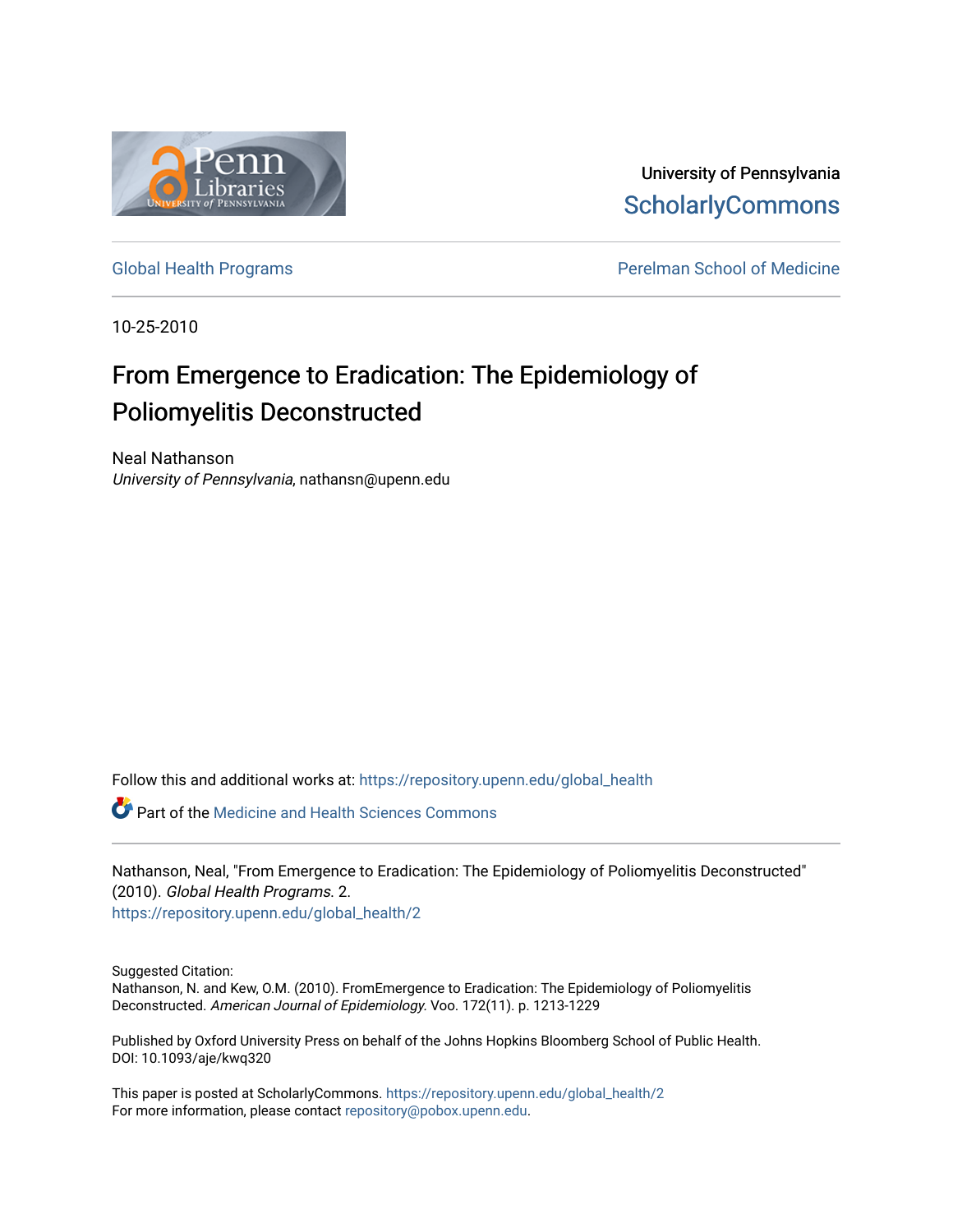## From Emergence to Eradication: The Epidemiology of Poliomyelitis Deconstructed

### Abstract

Poliomyelitis has appeared in epidemic form, become endemic on a global scale, and been reduced to nearelimination, all within the span of documented medical history. Epidemics of the disease appeared in the late 19th century in many European countries and North America, following which polio became a global disease with annual epidemics. During the period of its epidemicity, 1900–1950, the age distribution of poliomyelitis cases increased gradually. Beginning in 1955, the creation of poliovirus vaccines led to a stepwise reduction in poliomyelitis, culminating in the unpredicted elimination of wild polioviruses in the United States by 1972. Global expansion of polio immunization resulted in a reduction of paralytic disease from an estimated annual prevaccine level of at least 600,000 cases to fewer than 1,000 cases in 2000. Indigenous wild type 2 poliovirus was eradicated in 1999, but unbroken localized circulation of poliovirus types 1 and 3 continues in 4 countries in Asia and Africa. Current challenges to the final eradication of paralytic poliomyelitis include the continued transmission of wild polioviruses in endemic reservoirs, reinfection of polio-free areas, outbreaks due to circulating vaccine-derived polioviruses, and persistent excretion of vaccine-derived poliovirus by a few vaccinees with B-cell immunodeficiencies. Beyond the current efforts to eradicate the last remaining wild polioviruses, global eradication efforts must safely navigate through an unprecedented series of endgame challenges to assure the permanent cessation of all human poliovirus infections.

### Keywords

epidemiology, history of medicine, poliomyelitis, poliovirus, vaccines

## **Disciplines**

Medicine and Health Sciences

## **Comments**

Suggested Citation: Nathanson, N. and Kew, O.M. (2010). FromEmergence to Eradication: The Epidemiology of Poliomyelitis Deconstructed. American Journal of Epidemiology. Voo. 172(11). p. 1213-1229

Published by Oxford University Press on behalf of the Johns Hopkins Bloomberg School of Public Health. DOI: 10.1093/aje/kwq320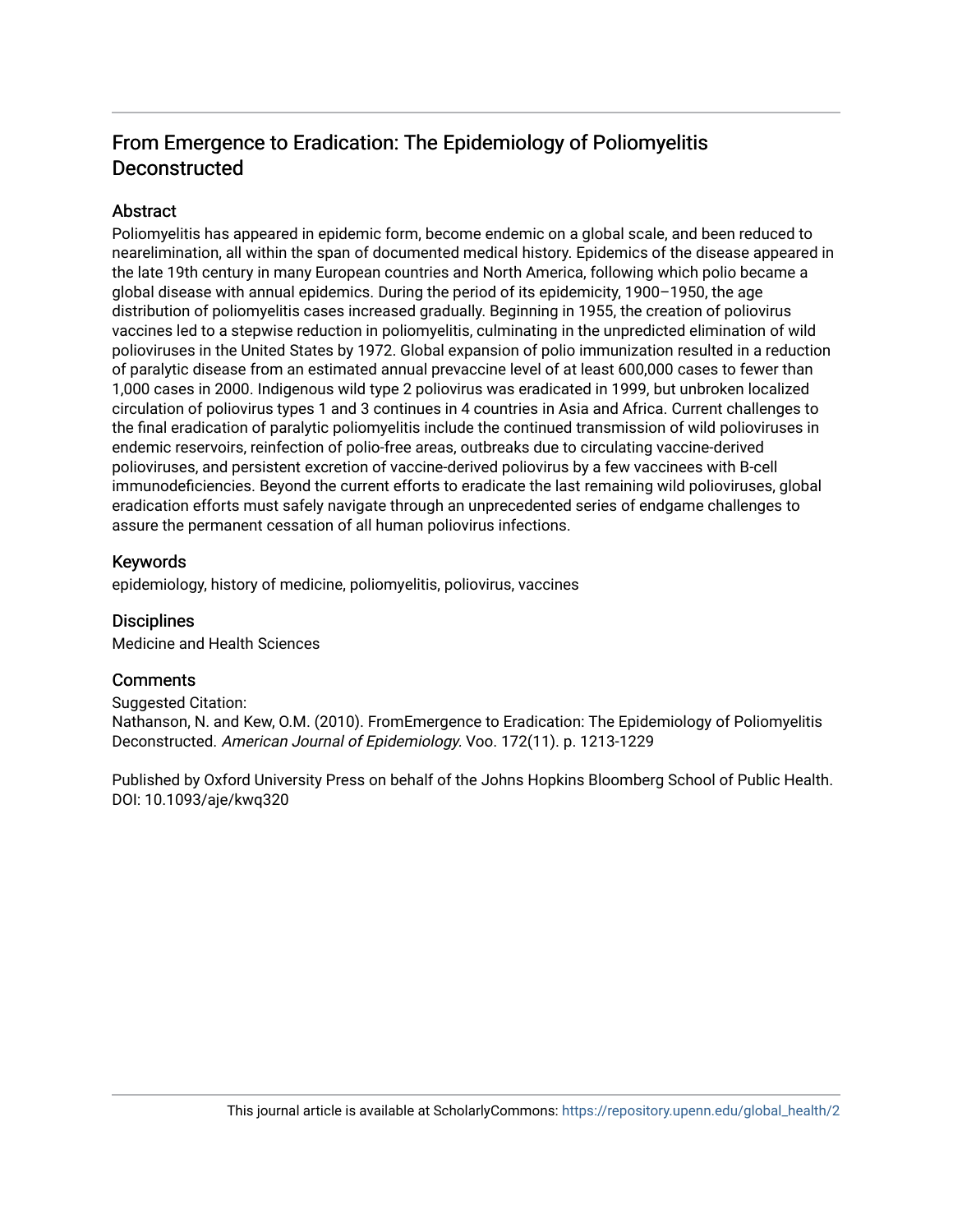

## Special Article

## From Emergence to Eradication: The Epidemiology of Poliomyelitis Deconstructed

#### Neal Nathanson*\** and Olen M. Kew

\* Correspondence to Dr. Neal Nathanson, Global Health Programs Office, School of Medicine, University of Pennsylvania, Philadelphia, PA 19104-6021 (e-mail: nathansn@exchange.upenn.edu).

Initially submitted May 3, 2010; accepted for publication August 24, 2010.

Poliomyelitis has appeared in epidemic form, become endemic on a global scale, and been reduced to nearelimination, all within the span of documented medical history. Epidemics of the disease appeared in the late 19th century in many European countries and North America, following which polio became a global disease with annual epidemics. During the period of its epidemicity, 1900–1950, the age distribution of poliomyelitis cases increased gradually. Beginning in 1955, the creation of poliovirus vaccines led to a stepwise reduction in poliomyelitis, culminating in the unpredicted elimination of wild polioviruses in the United States by 1972. Global expansion of polio immunization resulted in a reduction of paralytic disease from an estimated annual prevaccine level of at least 600,000 cases to fewer than 1,000 cases in 2000. Indigenous wild type 2 poliovirus was eradicated in 1999, but unbroken localized circulation of poliovirus types 1 and 3 continues in 4 countries in Asia and Africa. Current challenges to the final eradication of paralytic poliomyelitis include the continued transmission of wild polioviruses in endemic reservoirs, reinfection of polio-free areas, outbreaks due to circulating vaccine-derived polioviruses, and persistent excretion of vaccine-derived poliovirus by a few vaccinees with B-cell immunodeficiencies. Beyond the current efforts to eradicate the last remaining wild polioviruses, global eradication efforts must safely navigate through an unprecedented series of endgame challenges to assure the permanent cessation of all human poliovirus infections.

epidemiology; history of medicine; poliomyelitis; poliovirus; vaccines

Abbreviations: cVDPV, circulating vaccine-derived poliovirus; IPV, inactivated poliovirus vaccine; mOPV, monovalent oral poliovirus vaccine; OPV, oral poliovirus vaccine; VAPP, vaccine-associated paralytic poliomyelitis; VDPV, vaccine-derived poliovirus.

From the viewpoint of medical history, the epidemiology of poliomyelitis provides an intriguing and instructive case study. Each new stage in the history of poliomyelitis was unpredicted at the time of its occurrence. First, polio is one of the few major diseases whose appearance in epidemic guise was so recent that it was very well documented, together with its emergence as a worldwide scourge. Second, the application of 2 different vaccines—inactivated poliovirus vaccine (IPV) or Salk vaccine (1) and oral poliovirus vaccine (OPV) or Sabin vaccine (2)—has resulted in a dramatic reduction in paralytic poliomyelitis, constituting one of the most successful public health programs ever conducted on a global scale (3). Third, the ''endgame'' in polio eradication has offered some unexpected challenges that are so difficult it is hard to foresee the eventual outcome. In this review, we highlight these phenomena, offer some speculative epidemiologic interpretations, and update an earlier review of poliomyelitis epidemiology published about 30 years ago (4), before the launch of international polio eradication initiatives (5, 6).

#### BACKGROUND: HUMAN INFECTION WITH POLIOVIRUSES

#### Biology of poliovirus

Polioviruses are enteroviruses that are transmitted from person to person following excretion in feces and pharyngeal secretions, mainly via the hand-to-hand-to-mouth route. Because the poliovirus receptor is only expressed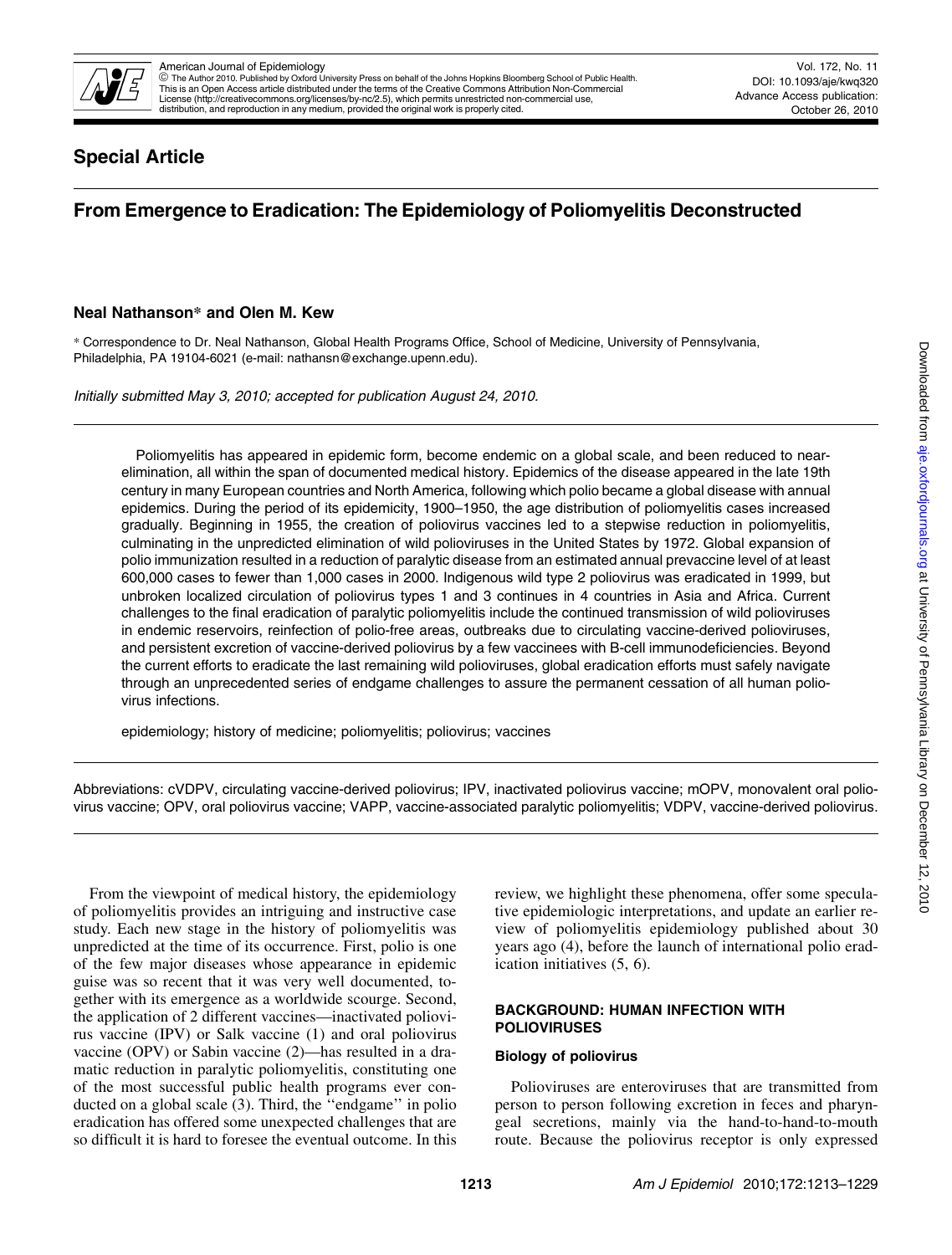|                             | <b>Table 1.</b> Ratio of Paralytic Poliomyelitis Cases to Number of |
|-----------------------------|---------------------------------------------------------------------|
|                             | Infections for the 3 Serotypes of Poliovirus, Assuming an Overall   |
| Ratio of 1:150 <sup>a</sup> |                                                                     |

| <b>Poliovirus</b><br><b>Serotype</b> | $%$ of<br>Paralytic<br>Cases | No. of Paralytic<br>Cases per 100<br><b>Infections</b> | No. of Infections<br>per Paralytic<br>Case |
|--------------------------------------|------------------------------|--------------------------------------------------------|--------------------------------------------|
|                                      | 79                           | 0.526                                                  | 190                                        |
| 2                                    | 8                            | 0.053                                                  | 1.886                                      |
| 3                                    | 13                           | 0.087                                                  | 1.149                                      |
| Total                                | 100                          | 0.667                                                  | 150                                        |

<sup>a</sup> The distribution of paralytic cases by serotype was based on unpublished laboratory studies on typing of poliovirus isolates for the United States for 1955, as reported by the Centers for Disease Control and Prevention (17). The ratio of 0.667 paralytic cases per 100 infections is the median of values from the 15 studies cited in Table 9 (4). The breakdown by serotype was computed from these data.

on cells of humans and a few subhuman primate species, there are no known extrahuman reservoirs (7, 8). Following infection, the virus replicates in the gastrointestinal tract and may cause viremia (9, 10). Occasionally, the virus then invades the central nervous system and destroys lower motor neurons, causing a clinically distinctive flaccid paralysis without permanent sensory loss (11). The average incubation period for paralysis is approximately 10 days (range, 5–25 days) (12, 13). Only 1 in 150 primary poliovirus infections causes paralytic poliomyelitis; since most infections are subclinical, paralytic cases represent only the ''tip of the epidemiologic iceberg'' (4). Polioviruses can be sorted into 3 different antigenic types (types 1, 2, and 3) that are based on their ability to induce protection against second paralytic attacks (14) and are confirmed by neutralization tests (15). In the prevaccine era in the United States (16), it was observed that the 3 poliovirus types varied substantially in their paralytogenicity (Table 1); type 1 accounted for approximately 80% of paralytic cases (17, 18).

IPV is formulated as a trivalent product containing a representative virus isolate of each antigenic type. OPV is usually formulated as a trivalent product, but monovalent OPV (mOPV) formulations for each serotype (mOPV1, mOPV2, and mOPV3) were used in the United States from 1961 to 1964, and both monovalent (primarily mOPV1) and bivalent formulations have been used in other countries since the 1960s (19). Trivalent OPV is used in many countries for routine immunization and supplemental immunization activities (mass campaigns); mOPV1 and mOPV3 were licensed in 2005 and bivalent OPV (types 1 and 3) was licensed in 2009 for use in supplemental immunization activities in polio-endemic countries (20, 21). The properties of both vaccines have been described in detail (22, 23).

#### Elimination and eradication of poliovirus

Various definitions have been used to describe the stages of prevention of infectious diseases, ranging from local control of the disease to elimination of disease or infection within a defined geographic area to global eradication of the infectious agent (24). It has been possible to certify the disappearance of indigenous wild polioviruses in entire countries and large geographic regions (25–27) because the nucleotide sequences of wild polioviruses indigenous to different parts of the world are readily distinguishable (28). In this review, we have adopted these general definitions (24); we use ''elimination'' to mean the absence of circulating indigenous wild polioviruses and ''eradication'' to mean the absence of circulating vaccine-derived poliovirus (VDPV) as well as wild polioviruses.

#### POLIOMYELITIS EMERGES: ANCIENT HISTORY AND THE EARLY OUTBREAKS, THROUGH 1916

#### Early history

Although the historical record is very fragmentary and must be interpreted with caution, there is a general consensus that isolated cases of poliomyelitis have been occurring for many millennia (18). The most compelling ancient case is pictured on an Egyptian stele dating from the 18th dynasty (1580–1350 BCE) showing an adult with a withered, flaccid leg and crutch; the image is strikingly similar to a modern image of a young man with paralytic poliomyelitis (29). Another convincing example is the description by Walter Scott of his attack of acute ''infantile paralysis'' at age 18 months in 1773, which left him with a permanent limp (18). The disease's striking presentation, in which previously healthy infants underwent an acute febrile illness followed by localized paralysis, would have made outbreaks conspicuous. However, few if any cases were reported until late in the 19th century.

Beginning around 1880, a series of outbreaks of infantile paralysis were reported from several Scandinavian countries and the United States. The abrupt appearance of epidemic poliomyelitis is illustrated in Figure 1, which shows data from the countries where the first outbreaks were recorded (30). Most remarkable is the almost simultaneous appearance of outbreaks in European countries and the United States. Also notable is the absence of outbreaks in the rest of the world, as illustrated by Cuba and Brazil.

#### Polio deconstructed: the appearance of epidemics

What accounts for this striking phenomenon? The most probable hypothesis is that outbreaks were associated with an increase in the age at which poliovirus infection was occurring (4). In the pre-epidemic era, enteric infections were so ubiquitous that most infants were infected within 6–12 months, at a time when they had circulating antibodies passively derived from their nursing mothers. Although serum antibodies did not prevent enteric infection, they were sufficient to preclude viremia, thereby avoiding invasion of the central nervous system and paralysis. The result was the acquisition of active immunity under the cover of passive protection. However, with the advent of improved personal hygiene and public sanitation, the transmission of enteric infections was delayed so that some infants were first infected after 12 months of age, when levels of passive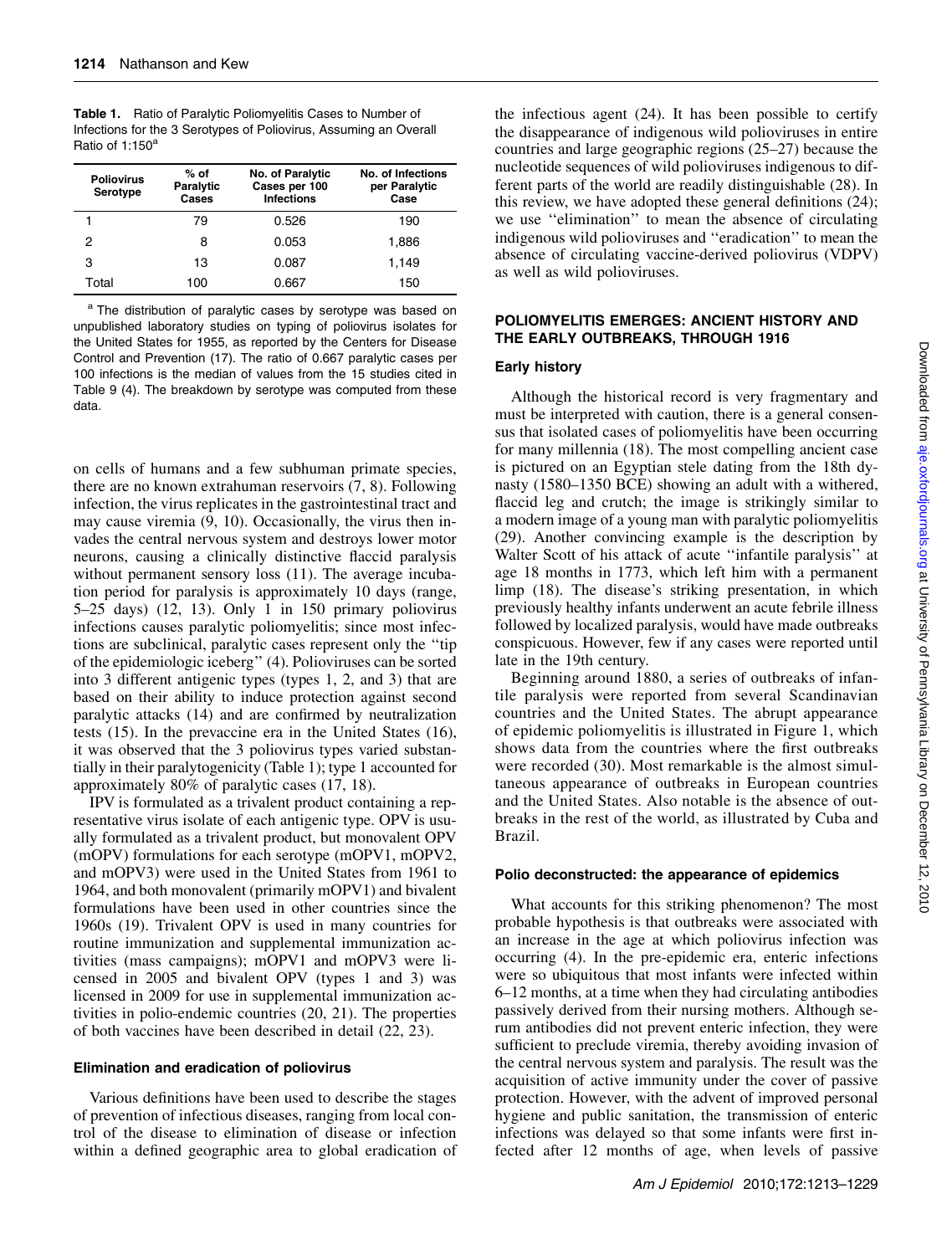

Figure 1. Reported numbers of paralytic cases in poliomyelitis epidemics occurring between 1880 and 1916, by country and year, including the countries where large outbreaks were first observed. Data were obtained from chart 1 in the article by Lavinder et al. (30).

antibodies had waned, reducing the barrier against invasion of the central nervous system. Consistent with this hypothesis, all of the early outbreaks occurred among very young children, and the disease was known as ''infantile paralysis.''

What is the evidence for this hypothetical explanation? Although the evidence is circumstantial, there are a number of observations that support the hypothesis. First, the earliest outbreaks occurred in countries where hygiene and

sanitation were most advanced. As public health improved in less developed countries, outbreaks followed, over a period of 60 years from about 1890 to 1950 (18, 31). Second, once polio became established, the age distribution gradually increased over many years, consistent with an increasing delay in initial infections (discussed further below). Third, in pre-epidemic countries, a high proportion of infants transitioned from passive antibodies to active antibodies without a seronegative gap (32).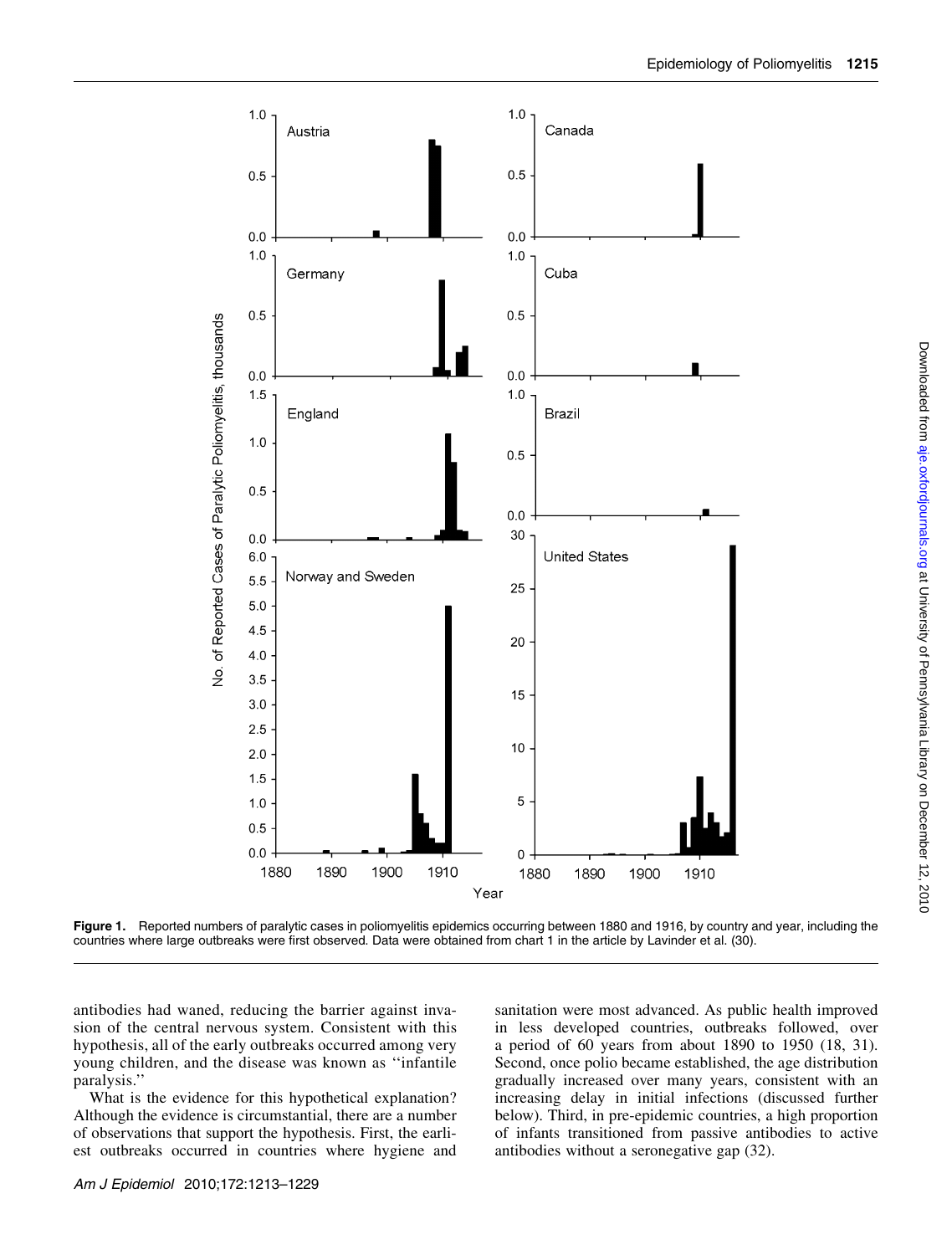|                                                      |          | <b>Cultural Background</b> |
|------------------------------------------------------|----------|----------------------------|
|                                                      | European | Moroccan                   |
| Total population                                     | 125,000  | 530,000                    |
| No. of paralytic poliomyelitis<br>cases              | 117      | 25                         |
| Average annual attack rate per<br>100,000 population | 13.4     | 0.7                        |
| Age group of patients<br>from 1953, years            |          |                            |
| ${<}2$                                               | 8        | 9                          |
| $2 - 9$                                              | 15       | 2                          |
| $10 - 39$                                            | 5        | ი                          |

Table 2. Incidence of Paralytic Poliomyelitis in European and Native Moroccan Populations, Casablanca, Morocco, 1947-1953<sup>a</sup>

<sup>a</sup> Data were obtained from Paul and Horstmann (32).

Additional evidence for the hypothesis is provided by the classic study by Paul and Horstmann (32) in Casablanca, Morocco (Table 2). In the 1950s, Casablanca had 2 sizeable populations, native Moroccans and Europeans. During the period 1947–1953, there were cases of paralytic poliomyelitis in both populations, but the attack rate was 20-fold higher in the European sector. Furthermore, the Moroccan cases occurred mainly in infants, while many of the European cases appeared in older children and young adults. It appears that Casablanca was a microcosm of the dynamics that led to the appearance of poliomyelitis as an epidemic disease. In 2010, the age distribution of paralytic poliomyelitis in Nigeria (33) and India (34) is similar to that seen in the native population of Casablanca in the 1950s.



Figure 2. Age distribution of patients with poliomyelitis (paralytic and nonparalytic) in Massachusetts, 1912–1952. Data were obtained from Dauer (35).

#### POLIOMYELITIS ASCENDANT: ANNUAL EPIDEMICS IN THE UNITED STATES, 1916–1954

In the United States, beginning in the early 1900s, annual epidemics of poliomyelitis occurred with regularity until the introduction of IPV in 1955. During these years, the age distribution gradually increased, as illustrated in Figure 2 (35). Again, this suggests that gradual improvements in sanitation and hygiene reduced the circulation of enteric infections. However, in the instance of poliomyelitis, these advances did not abate the disease but merely deferred it to older age groups.

More disputable is the question of whether the increasing age of poliovirus infection was accompanied by an increase in disease burden. Figure 3 shows 2 contrasting data sets (36–40). The upper panel sets forth data for the United States in which average incidence appears to be quite constant from 1915 to 1944, with an increase during the period



Figure 3. Annual poliomyelitis attack rates per 100,000 population in the United States (top) and New York City (bottom) during the first half of the 20th century. Upper panel: poliomyelitis incidence by 5-year period, United States, 1915–1954. Reports for 1915–1944 were almost entirely on cases of paralytic poliomyelitis, while reports for 1945–1954 comprised approximately equal numbers of paralytic and nonparalytic cases. Data were obtained from Serfling and Sherman (36) Sabin (37), and the Centers for Disease Control and Prevention (40). Lower panel: poliomyelitis incidence by 10-year period, New York City, 1910–1954. Data were obtained from Sabin (37), Greenberg et al. (38), and Siegel et al. (39).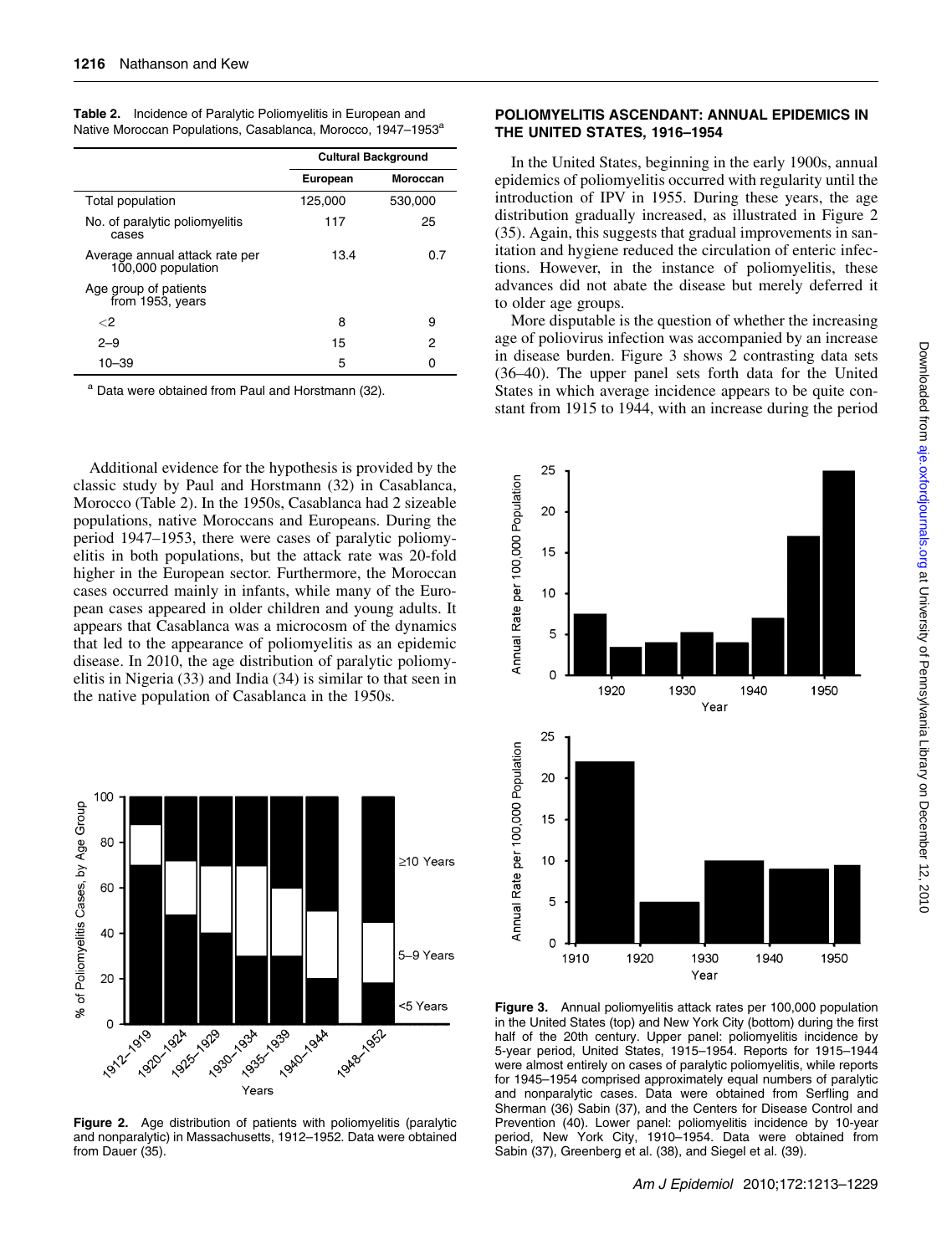| Age<br>Group,<br>vears | <b>Total</b><br><b>Population</b> | Proportion of<br><b>Seroconverters</b> | No. of<br><b>Seroconverters</b> | No. of<br>Paralytic<br>Cases | No. of Cases<br>Per 100<br><b>Seroconverters</b> |
|------------------------|-----------------------------------|----------------------------------------|---------------------------------|------------------------------|--------------------------------------------------|
| <1                     | 1.800                             | 5/20                                   | 450                             | 3                            | 0.66                                             |
| $1 - 2$                | 3.900                             | 10/39                                  | 1.000                           | 10                           | 1.00                                             |
| $3 - 4$                | 3,600                             | 7/34                                   | 741                             | 12                           | 1.62                                             |
| $5 - 9$                | 7.300                             | 8/56                                   | 1.042                           | 25                           | 2.40                                             |
| 10–14                  | 6.300                             | 5/44                                   | 716                             | 13                           | 1.82                                             |

Table 3. Age-Specific Case:Infection Ratios Observed During a Poliomyelitis Outbreak Among Children Under Age 15 Years, North Carolina, 1948<sup>a</sup>

<sup>a</sup> The proportion of seroconverters is the ratio of the number of seroconverters to the total number of subjects tested and was multiplied by the age-specific population for estimation of the number of seroconverters in the population. Data were obtained from Melnick and Ledinko (41).

1945–1954. However, during the 1945–1954 time period, the numbers are approximately doubled by the inclusion of nonparalytic cases, which were not reported prior to 1945. Furthermore, another large data set for New York City, shown in the lower panel of Figure 3, failed to show any increase in average annual incidence during the period 1910–1954.

#### Polio deconstructed: does the case:infection ratio increase with age?

Another perspective on this question is provided by prospective studies of the age-specific case:infection ratio. Table 3 shows data from a 1952 study in which the population was sampled for antibodies before and after an outbreak, to estimate the number of seroconverters in different age groups (41). The number of paralytic cases per 100 seroconverters was then computed for each age group. Although the case:infection ratio may have been somewhat lower for infants, there was no evidence of an increased ratio from age 3 years to age 14 years. This study is consistent with the New York City data, which failed to show an increase in incidence during a period when the age distribution gradually rose (38, 39).

In addition to the case:infection ratio, there are other ways to ask whether there is an age-specific increase in the severity of paralytic poliomyelitis. The case-fatality rate is the proportion of paralytic patients who die during the acute phase of the disease (within 1–2 months of onset, in contrast to the postpolio syndrome, which has onset many years after the acute illness). Another perspective is the

Table 4. Chronologic Trends in the Poliomyelitis Case-Fatality Rate in Sweden, 1905-1944<sup>a</sup>

|                           | 1905 | 1911-1913 | 1925-1934 | 1935-1944 |
|---------------------------|------|-----------|-----------|-----------|
| No. of paralytic<br>cases | 868  | 6.775     | 4.156     | 11,455    |
| No. of deaths             | 145  | 1.239     | 624       | 1,594     |
| Case-fatality<br>rate, %  | 16.7 | 18.3      | 15.0      | 13.9      |

a Data were obtained from Olin (42).

distribution of sites of paralysis among paralytic cases, which reflects the severity of the acute illness, the risk of death, and the degree of long-term disability. One of the best studies of these parameters is the report by Olin (42), who analyzed data for Sweden for the years 1905–1950, a period during which there was a stepwise increase in the age distribution. Table 4 shows the case-fatality rates in Sweden during this period, which were remarkably stable over a 40 year interval. However, when the same data set is analyzed on an age-specific basis (Table 5), a quite different picture emerges. The case-fatality rate increases very substantially with age, and this reflects the age-specific differences in the distribution of paralysis. At the youngest age  $( $3$  years),$ only 19% of cases have involvement of either both arms and legs or the respiratory system (the most severe paralytic categories), while among patients aged 25 years or older, 55% of cases fall into this category. Increased case-fatality rates in older age groups were observed in many countries in the prevaccine era (43) and are also being observed in the recent polio outbreak in Tajikistan (44).

In summary, while the data fail to provide convincing evidence of an age-specific increase in the ratio of paralytic cases to infections, there is substantial evidence that among

Table 5. Age-Specific Poliomyelitis Case-Fatality Rates and Age-Specific Sites of Paralysis in Sweden, by Age Group, 1925-1944<sup>a</sup>

|                                             |     |         | Age Group, years |           |      |
|---------------------------------------------|-----|---------|------------------|-----------|------|
|                                             | <3  | $3 - 6$ | 7–14             | $15 - 24$ | >25  |
| Case-fatality rate<br>$(n = 15.611), %$     | 4.5 | 6       | 11               | 18        | 23.5 |
| Location of paralysis<br>$(n = 15,303)$ , % |     |         |                  |           |      |
| $Leg(s)$ only                               | 58  | 40      | 34               | 23        | 20   |
| Arm(s) only                                 | 10  | 9.5     | 10               | 10.5      | 10   |
| $Arm(s)$ plus $leg(s)$                      | 17  | 27      | 33               | 38        | 37   |
| Respiratory system                          | 2   | 4       | 7                | 15        | 18   |
| Other sites                                 | 13  | 19.5    | 16               | 13.5      | 15   |
| Total                                       | 100 | 100     | 100              | 100       | 100  |

a Data were obtained from Olin (42).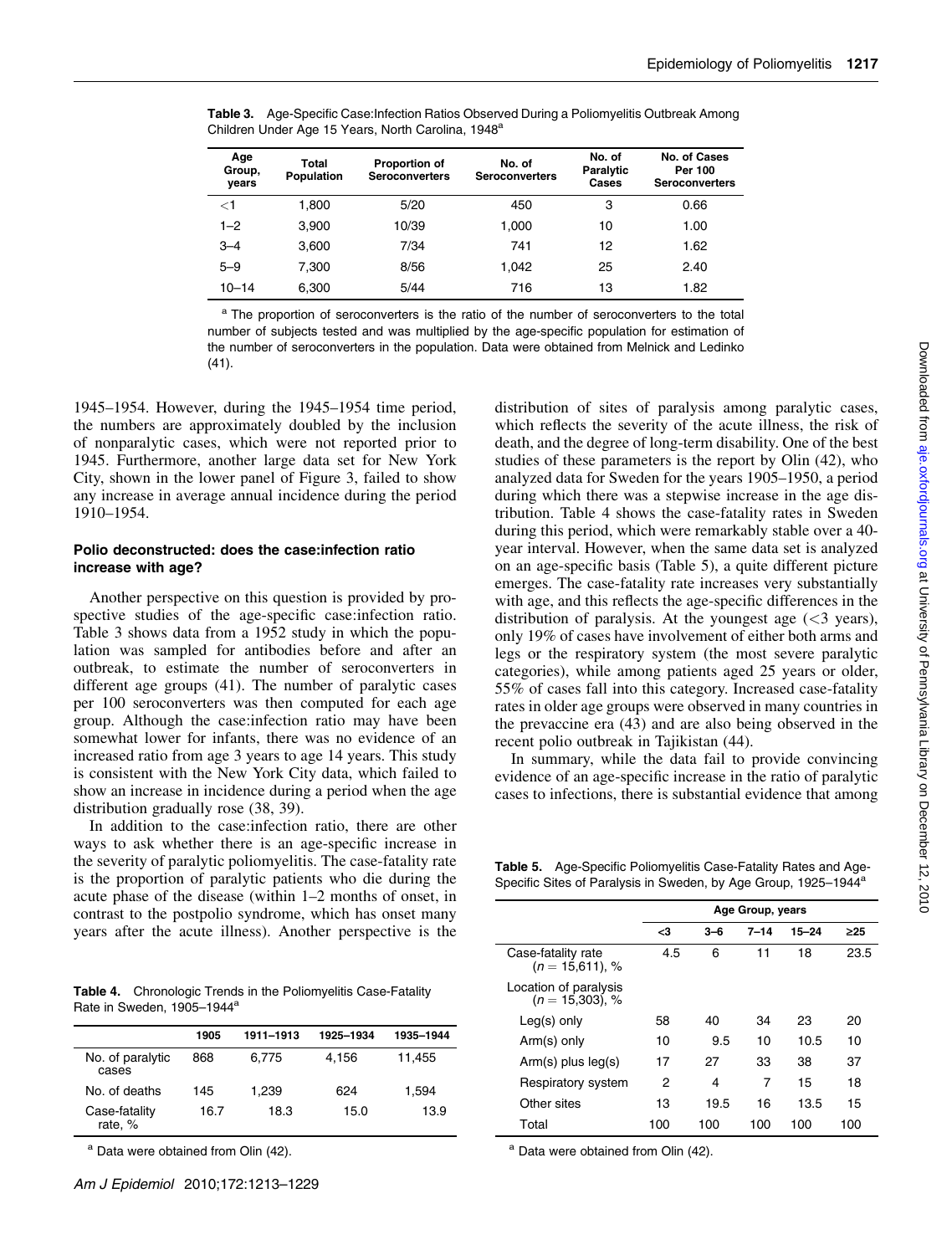| <b>Attack Rate Per</b><br>100,000 Population | No. of<br><b>Isolates</b> | % of Isolates for Each<br><b>Regional Group</b> |        |        |  |  |  |
|----------------------------------------------|---------------------------|-------------------------------------------------|--------|--------|--|--|--|
| for Each Quartile                            |                           | Type 1                                          | Type 2 | Type 3 |  |  |  |
| 103-445                                      | 270                       | 94                                              |        | 2      |  |  |  |
| $43 - 94$                                    | 156                       | 77                                              | 10     | 13     |  |  |  |
| 16–40                                        | 235                       | 77                                              | 20     | З      |  |  |  |
| $4 - 15$                                     | 133                       | 59                                              | 28     | 13     |  |  |  |

Table 6. Distribution of Poliovirus Isolates by Serotype in Areas With Different Attack Rates, United States, 1952<sup>a</sup>

a The country was divided into 32 geographic regions that were grouped into quartiles according to their attack rates; the virus isolation data were then collated for each quartile. Data were obtained from Shelokov et al. (16).

paralytic cases, the probability of severe paralysis increases markedly from infancy to adulthood.

#### Virulence of poliovirus serotypes

During the period when poliomyelitis was pandemic in the United States, there were marked year-to-year differences in the incidence of disease in any 1 city or region and also marked region-to-region differences in any 1 year. This phenomenon is illustrated in Table 6, showing a study conducted in the United States during 1952, a highincidence year for the whole country (16). The data were broken down by reporting region, and the regions were grouped according to attack rate. The rates in highincidence regions exceeded those in low-incidence regions by at least 10-fold. Table 6 also shows the distributions of the 3 serotypes of poliovirus isolates for regions with different incidences. Strikingly, in the highest-incidence regions, 94% of isolates were type 1, while only 6% were types 2 and 3 combined. In the lowest-incidence regions, 59% of isolates were type 1 and 41% were types 2 and 3 combined. Similar observations were subsequently made in polioendemic developing countries (45–48). These data suggest considerable differences in the average virulence (paralytogenicity) of the 3 poliovirus types. In turn, this implies that virulence differences were probably significant contributors to the incidence variations described above.

#### **Seasonality**

Prior to the vaccine era, poliomyelitis was a very seasonal disease in temperate zones, as shown in Figure 4 (36, 49). Furthermore, there was a hierarchy in the degree of seasonality, which was most marked in colder climates and gradually decreased toward the equator, so that it was almost absent in the tropics (Figure 5) (36, 50, 51).

#### Polio deconstructed: the mechanism of seasonality

Although there is no definitive explanation for polio seasonality, there are some data worth pondering (4). One hypothesis is that seasonality reflects seasonal variations in human activity, which in turn influences the probability of person-to-person transmission of enteric infections. A com-



Figure 4. Seasonal variation in reported poliovirus (striped bars) in New England during 1942–1951 and in isolation of rotavirus (dashed line) in the United States during 1991–1997. Data were obtained from Serfling and Sherman (36) and Török et al. (49).

parison of poliomyelitis with other human enteric infections provides a test of this idea. Figure 4 compares the seasonal variation in rotavirus isolations with the seasonality of poliomyelitis cases. Both viruses show marked seasonal variation but—strikingly—the 2 curves are almost mirror images, with peaks about 6 months apart. This suggests that seasonality is not a reflection of variations in human activity but perhaps reflects the biologic properties of different viruses.

Another set of relevant data is provided by a comparison of temperate and tropical regions, as shown in Figure 5. For poliomyelitis in New England, the peak-to-trough ratio was approximately 100-fold, while it was only 4-fold in Hawaii. Furthermore, when seasonal variation in relative humidity is plotted for the same regions, the relative humidity shows marked seasonality in New England but is almost constant throughout the year in Hawaii. Could extrahuman survival of poliovirus vary according to relative humidity and thereby influence the probability of transmission? Actually, there are some old data that suggest that poliovirus survives poorly below 40% relative humidity—exactly when poliomyelitis transmission is infrequent in New England (52). It is interesting that a similar hypothesis has been suggested for the seasonality of influenza, except that the parameters are reversed, in that influenza—which peaks in the winter—survives better under cold and dry conditions (53). However, until further studies are done, this hypothesis will remain speculative.

Seasonality has been an important enabling factor for the eradication of wild polioviruses in developing countries. Mass immunization campaigns in the cooler months, when the transmission chains of poliovirus (and potentially competing enteroviruses) are at their seasonal low (54), have been a mainstay of eradication efforts (45, 55, 56). In the northern Andean region, polio circulation ceased in cities in the temperate highlands years before it ceased in cities of the tropical coastlands (57). In temperate Bolivia, OPV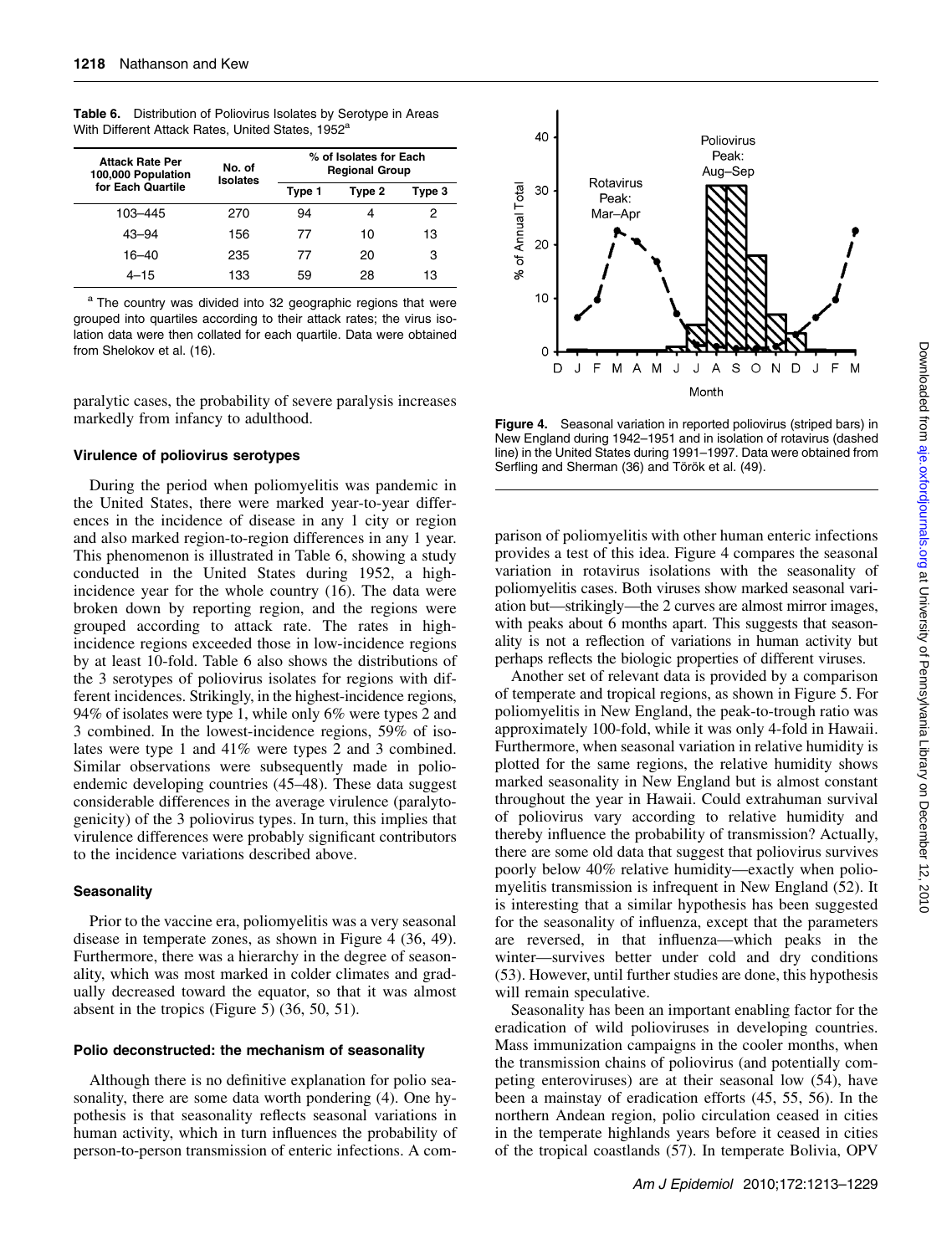

Figure 5. Seasonal variation in poliomyelitis incidence (striped bars) and relative humidity (dashed line) in New England during 1942-1951 and in Hawaii during 1938–1952. Ratios show the degree of seasonal variation in poliomyelitis incidence. Data were obtained from Serfling and Sherman (36), Enright (50), and the National Oceanic and Atmospheric Administration (51).

coverage rates of only 50% were sufficient to eradicate polio (58). Genetic data showed that wild poliovirus was imported from coastal Peru into the Bolivian highlands (28). In Brazil, polio was rapidly controlled in the south, but reservoirs persisted in the northeast, which has a more tropical climate as well as poor sanitation. Polio had already been eradicated from the temperate southern cone of South America (Argentina, Chile, Paraguay, and Uruguay) before the launch of the Polio Eradication Initiative in the Americas (5). In China, polio persisted in the provinces of the southeast but not in the coastal northeast (59–61). One caveat is that the level of immunization is usually higher in temperate zones than in tropical zones.

#### POLIOMYELITIS IN RETREAT: FROM IPV TO ERADICATION OF INDIGENOUS WILD POLIOVIRUSES IN THE UNITED STATES, 1955–1973

#### Impact of polio vaccine

In the United States, IPV was introduced in 1955 and OPV in 1961. Both vaccines were designed to protect immunized recipients. However, it was recognized that OPV might also spread from vaccinees to their unvaccinated close contacts, thereby increasing the level of immunity in the population (62). In the United States, experience with other vaccines had shown that it was difficult to immunize more than 80%–90% of the children in the population, particularly if 2 or 3 doses were required for maximum immune responses. Consistent with that view, serosurveys conducted in the 1960s indicated that 5%–10% of children lacked antibodies to each poliovirus type (63, 64). With a calculated susceptible population of approximately 10 million for each poliovirus type, it was assumed that wild polioviruses would circulate indefinitely. Reduction in paralytic poliomyelitis was the goal of public health programs, and no one considered the possibility of eradication.

Following the introduction of IPV and OPV in the United States, annual incidence fell exponentially, beginning in 1955 (Figure 6, upper panel) (65). The date of the last indigenous wild poliovirus case in the United States is uncertain. Wild poliovirus type 1 isolates associated with outbreaks in southern Texas (1970) and Connecticut (1972) were closely related to viruses indigenous to Mexico (66), but sustained poliovirus circulation on both sides of the United States-Mexico border could not be ruled out. Without much fanfare, the last cases of poliomyelitis due to possibly indigenous wild polioviruses occurred in 1972. From this date onward, all residual cases were either vaccine-associated paralytic poliomyelitis (VAPP) or cases imported from Mexico or acquired by persons traveling abroad. The last US polio outbreak occurred in 1979 in an underimmunized Amish population (67, 68), caused by a wild poliovirus imported from Turkey via the Netherlands and Canada (66).

#### Polio deconstructed: the mechanism of wild poliovirus eradication in the United States

Why did wild polioviruses disappear from the United States in spite of a substantial population of susceptible children and adults? One hypothesis focuses on the seasonality of poliovirus transmission (67, 68). The generation time (interval between 2 successive infections) for polio infections is about 10 days. During the seasonal trough in New England, in February and March, approximately 0.1% of the total annual cases (and infections) occur in 1 generation period. If one makes a calculation for the prevaccine era, for a hypothetical population of 1 million persons, it can be estimated that—of the annual total of 20,000 poliovirus infections—only about 20 occurred during a trough generation period. If the vaccine reduced the number of susceptible persons by  $90\% - 95\%$ , then there would only be  $1-2$ infections during the trough. Under these circumstances,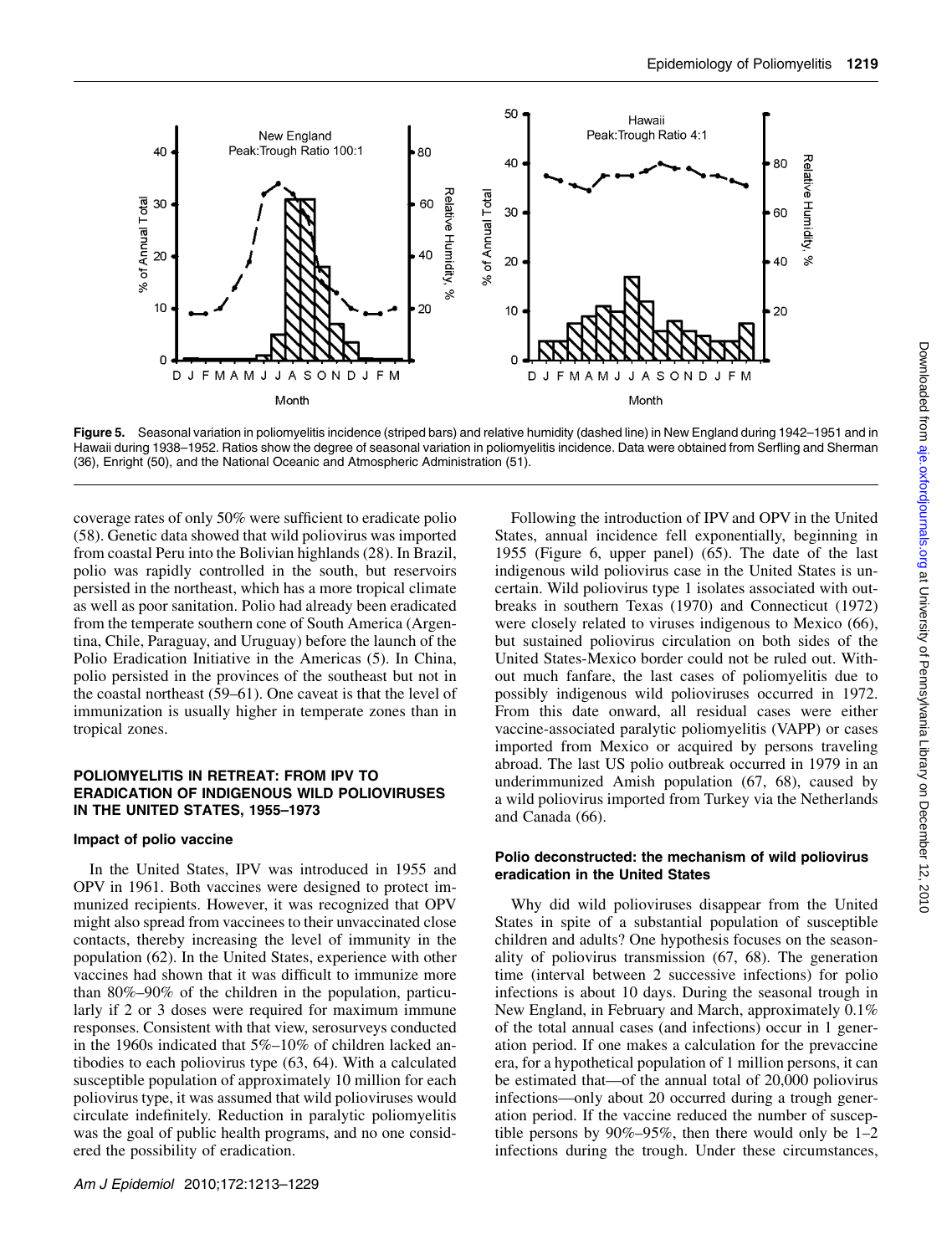

Figure 6. Upper panel: annual numbers of reported cases of poliomyelitis in the United States, 1951–1982. For the years 1973–1982, cases were either imported cases or cases of vaccine-associated paralytic poliomyelitis, with the exception of an outbreak that occurred among the Amish population in 1979. Data were obtained from the Centers for Disease Control and Prevention (65). Lower panel: number of US states reporting indigenous poliomyelitis due to wild polioviruses, 1951–1982. Data were obtained from the Centers for Disease Control and Prevention (69).

polioviruses might ''fade out'' altogether. This reconstruction could explain the temporary disappearance of wild polioviruses from local areas.

For this hypothesis to explain the stepwise eradication of wild polioviruses, it would be necessary to assume that, following its disappearance, poliovirus was not readily reintroduced from neighboring areas. The lower panel in Figure 6 (69) provides some relevant data—namely, the number of states reporting any cases of poliomyelitis in each year during the period 1951–1980. Prior to the introduction of poliovirus vaccines, each state reported some cases of poliomyelitis every year. However, beginning with the introduction of OPV around 1961, the number of states reporting cases of polio due to wild polioviruses gradually dropped, reaching zero in 1973. This suggests that not only



Figure 7. Reported numbers of confirmed cases of paralytic poliomyelitis (solid line) in Latin America and the Caribbean region and percentages of children aged 12 months given at least 3 doses of oral poliovirus vaccine (OPV) (dashed line), 1969–1995. Data were obtained from de Quadros et al. (5).

was poliovirus fading out of individual regions but it was not being reintroduced or, if reintroduced, it was not able to spread sufficiently to cause cases of paralytic poliomyelitis.

#### POLIOMYELITIS ON THE RUN: STEPS TOWARD GLOBAL ERADICATION, 1973–2000

The disappearance of wild poliovirus in the United States and other developed countries demonstrated the plausibility of eradicating indigenous wild polioviruses in other regions. Inspired by these examples and the successful control programs in Cuba (the first country to successfully eradicate wild poliovirus) and Brazil (55, 56, 70), the Pan American Health Organization, under the leadership of Dr. Ciro de Quadros, undertook a vigorous immunization campaign with the goal of eradicating all wild polioviruses in the Americas. As Figure 7 shows, this program was very effective, leading to eradication of all indigenous wild polioviruses by 1991 (25). In this instance, routine pediatric immunization, supplemented with mass immunization campaigns in the form of national and subnational immunization days and mop-up campaigns in outbreak areas, provided at least 3 doses of trivalent OPV to approximately 80% of children by 12 months of age.

In 1988, the experience in the Americas emboldened the World Health Assembly to set a goal for global eradication of wild polioviruses (71). This campaign has been very successful, as shown in Figure 8. Reported numbers of confirmed polio cases worldwide have been reduced from an annual level of about 50,000 in 1980 to fewer than 1,000 in 2001. Because of gross underreporting of polio cases in developing countries (72), the number of polio cases prevented annually by vaccination is estimated at approximately 600,000 (6, 19, 23), so the current case count represents a >99% reduction in the potential global polio burden. Furthermore, paralytic cases due to type 2 wild poliovirus were last reported in 1999 in Uttar Pradesh, India, reinforcing the credibility of global eradication (73). By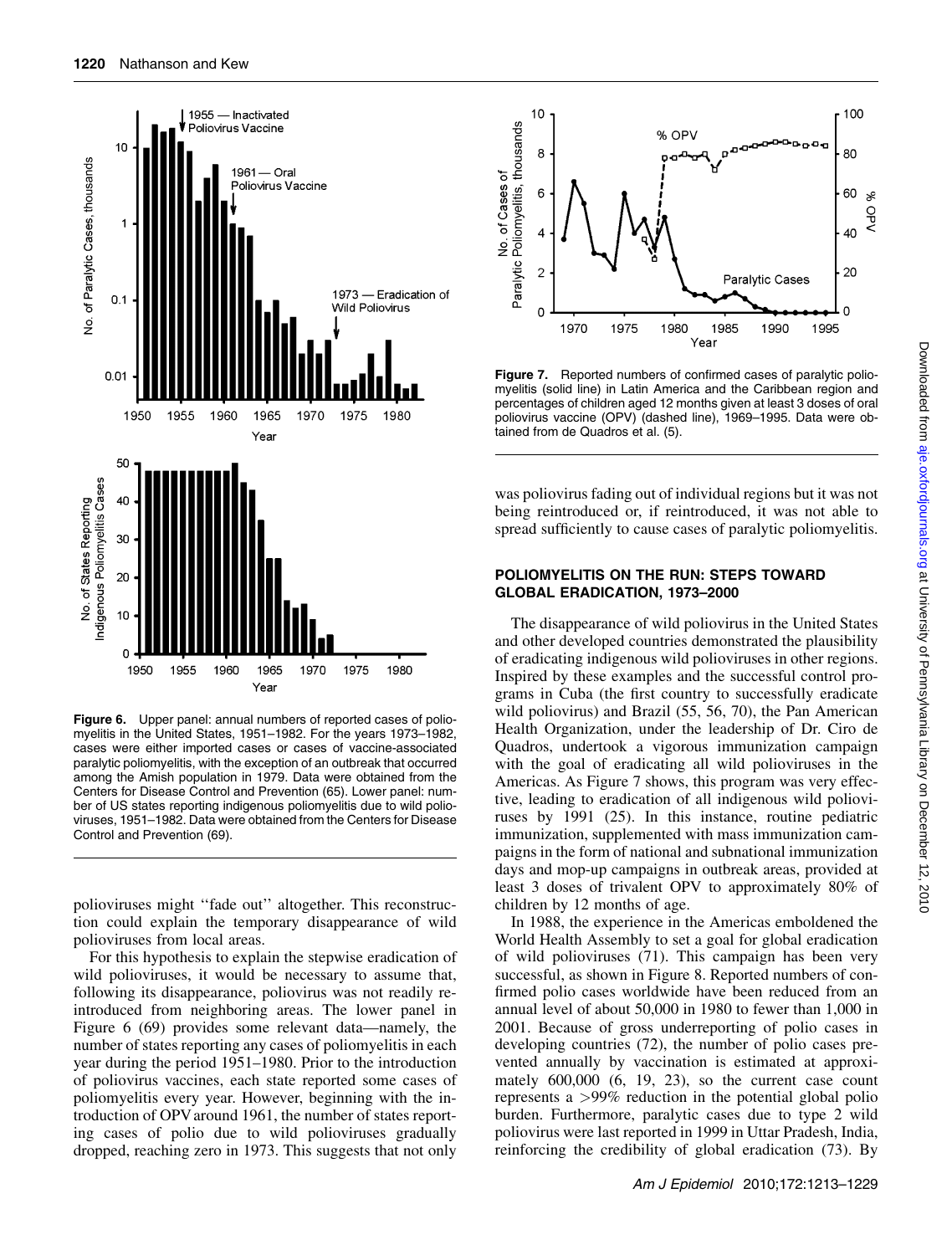

Figure 8. Global incidence of poliomyelitis, reported as virologically confirmed cases of paralytic poliomyelitis, during the period 1980– 2009. Cases for 2000–2009 have been replotted in the inset to demonstrate recent incidence. It is estimated that during the period from 1980 to the late 1990s, virologically confirmed cases represented only a modest proportion (15%–25%) of all cases of paralytic poliomyelitis. Data were obtained from the World Health Organization (100).

2001, the number of countries where wild polioviruses were endemic had shrunk from over 100 to fewer than 10; the main residual foci are in Nigeria and a belt of Asian countries extending from Afghanistan across Pakistan to northern India (74).

#### POLIOMYELITIS FIGHTS BACK: POCKETS THAT DEFY ERADICATION, 2000–2010

In the years leading up to 2000, there was an expectation that global eradication of wild poliovirus was imminent. However, that hope has been dashed by several unwanted developments. As Figure 8 shows, since 2000, 500–2,000 cases have been reported each year, and incidence appears to have reached a plateau. Wild polioviruses have continued to be endemic in Nigeria and in northern India, as well as Pakistan and Afghanistan. Furthermore, there has been periodic seeding of polioviruses from these endemic sources to other countries in Africa, Southeast and Central Asia, and Europe (Figure 9) (33, 44, 75, 76).

#### Polio deconstructed: persistence of wild polioviruses

Why has it been so difficult to complete the eradication of poliomyelitis, considering past successes in so many countries, including tropical nations, where all of the risk factors prevail and resources are often limited? Explanations fall into 3 main categories: failure to vaccinate, failure of the vaccine, and viral epidemiology. Each mechanism appears to play a role to varying degrees in different polio-endemic countries.

#### Failure to vaccinate

In Nigeria, underutilization of vaccine has been well documented (77). A recent study (Figure 10) showed a correlation between the attack rate for virologically confirmed cases of paralytic polio and the percentage of children under age 5 years who had received at least 3 doses of OPV. Nigeria reported 541 wild poliovirus cases in 2009, but only 6 wild poliovirus cases as of June 2010. Greatly improved vaccine coverage in door-to-door immunization campaigns in the northern states, where previously less than 40% of young children had been well immunized, has apparently brought the country to the verge of eradication of indigenous wild polioviruses (78). These recent observations indicate that if all of the states in Nigeria reached the immunization level achieved by those states with the most effective programs, it would be possible to stop all poliovirus circulation in Nigeria.



Figure 9. Transmission of wild polioviruses worldwide in 2009. Countries with wild polioviruses are classified into 3 categories: those with endemic polioviruses, those with imported viruses that have reestablished transmission, and those with recently imported viruses. Data were obtained from the World Health Organization (33).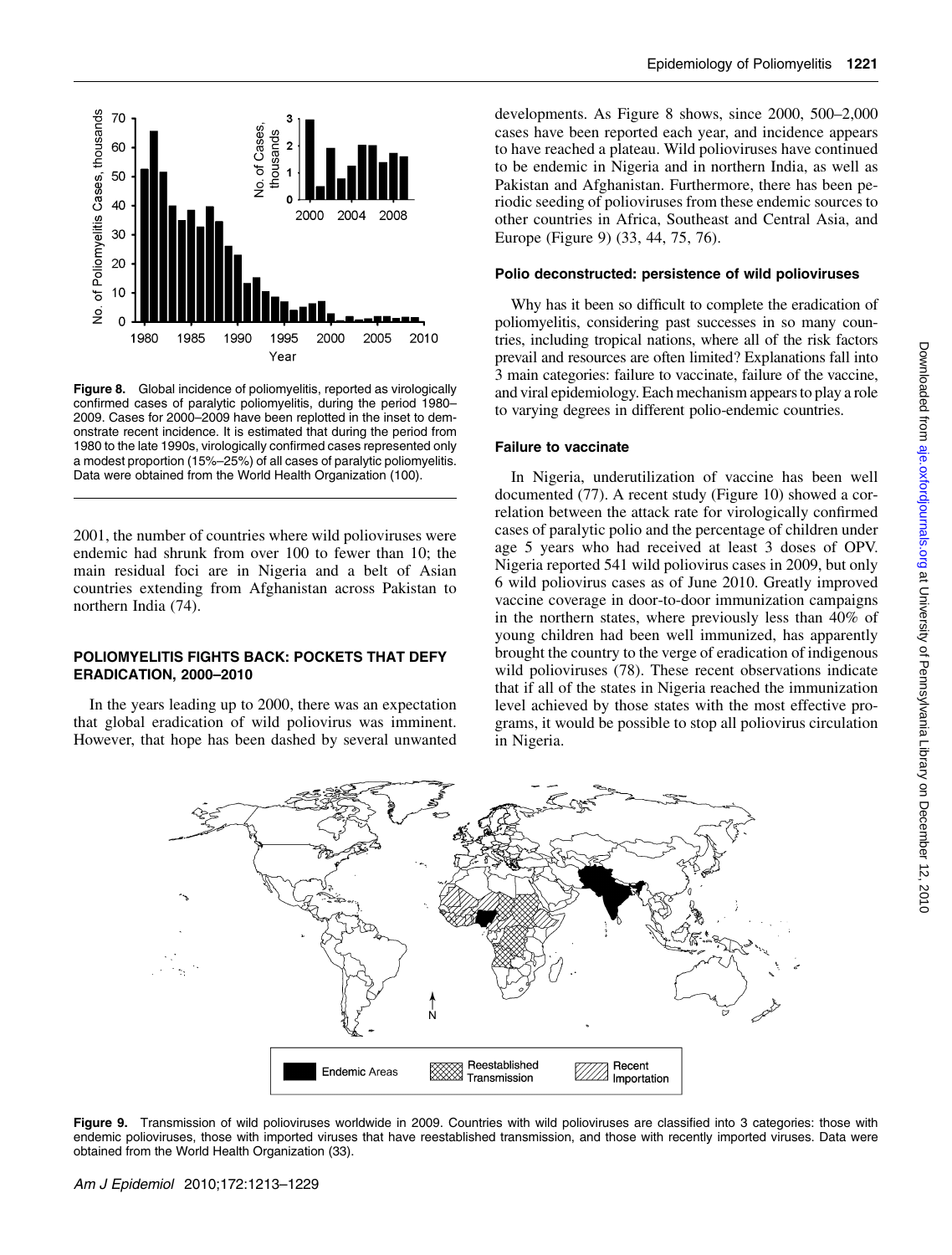

Figure 10. Annual attack rate of type 1 paralytic poliomyelitis in Nigeria according to the percentage of children under age 5 years who were immunized with oral poliovirus vaccine  $(>3$  doses), 2001–2007. Data for 37 individual states for each of the 7 years were sorted according to attack rate and the proportion of children immunized. The data were then collated to construct each point on the graph. Shown next to each point is the number of instances with the parameters for that point. Data were obtained from Jenkins et al. (77).

Insecure areas in Afghanistan and Pakistan present a different set of challenges. Afghanistan and Pakistan constitute a single epidemiologic block, with ongoing cross-border transmission accompanying the large population movements between the 2 countries. Polio has been quickly controlled by mass trivalent OPV campaigns in the accessible areas of Afghanistan, but transmission has continued in 12 insecure districts in southern Afghanistan and along the border with Pakistan. Northern Punjab is frequently reseeded by wild polioviruses from neighboring endemic areas (79). The feasibility of eradication from both countries has been demonstrated by the absence of locally indigenous polioviruses in highly populous northern Punjab, where OPV coverage rates have been highest.

Another related issue is the failure to immunize children at a sufficiently early age. Where enteroviruses are circulating with high frequency, poliomyelitis manifests as ''infantile paralysis,'' and infection often takes place in babies aged 6–12 months. Under these circumstances, it is critical to immunize very young infants before they are exposed to wild polioviruses. This can be difficult to achieve and may require continued house-to-house campaigns that are highly laborintensive. However, recent data from both Nigeria and India on the age distribution of paralytic cases indicate that most infections with wild polioviruses are occurring in infants over 12 months of age (Table 7). This observation provides a ''window'' for OPV immunization at ages 6–12 months.

#### Vaccine failure

During the development of OPV in the late 1950s, it was observed that a number of variables influenced efficacy, including the ages of infants and the titer of passively acquired maternal antibody, the season of year and the geographic

| <b>Table 7.</b> Age Distribution of Paralytic Poliomyelitis Cases Caused |
|--------------------------------------------------------------------------|
| by Wild Polioviruses in Nigeria, 2008 and 2009 <sup>a</sup>              |

| Age Group, | % of Cases              |                         |  |  |  |  |  |
|------------|-------------------------|-------------------------|--|--|--|--|--|
| months     | 2008 ( $n = 782$ Cases) | 2009 ( $n = 388$ Cases) |  |  |  |  |  |
| $0 - 11$   | 6                       | 6                       |  |  |  |  |  |
| $12 - 23$  | 34                      | 28                      |  |  |  |  |  |
| $24 - 35$  | 33                      | 34                      |  |  |  |  |  |
| $36 - 47$  | 18                      | 15                      |  |  |  |  |  |
| $48 - 59$  | 5                       | 9                       |  |  |  |  |  |
| > 60       | 3                       | 8                       |  |  |  |  |  |
| Total      | 99                      | 100                     |  |  |  |  |  |

Data were obtained from the World Health Organization (33).

locale, and the titer of OPV and the number of doses administered (80). Another factor in developing countries is the high prevalence of diarrheal disease, which can reduce the efficacy of orally administered vaccines, including OPV (81).

A phenomenon called ''interference'' was recognized in these early studies. When OPV is administered to children who are concurrently infected with other enteroviruses, the proportion of vaccinees who become OPV-infected and develop an immune response against poliovirus is reduced (45). Furthermore, the 3 types of poliovirus in the vaccine can interfere with each other. For this reason, when OPV was first introduced, it was formulated as monovalent OPV, given in the sequence type 1, type 3, and type 2. In the late 1950s, many comparisons of monovalent OPV and trivalent OPV were made; all studies showed that the ''take rate'' was greater with monovalent OPV. However, conversion rates were relatively high with trivalent OPV (50%–90%) in comparison with monovalent OPV (65%–95%). Even in tropical areas with very high rates of intercurrent enteric virus infections, conversion rates for trivalent OPV were rarely below 50%. These observations were reflected in the evolving vaccine policy in the United States. Monovalent OPV was launched in the United States in 1961 and was used until 1964, when trivalent OPV was substituted, since the advantages of a single vaccine were thought to outweigh the slightly higher conversion rates with monovalent OPV (23).

Because of recent problems with persistence of wild polioviruses, vaccine failure has been restudied in Nigeria and India (77, 82). In contrast with historical data, trivalent OPV has conferred much lower levels of protection (77, 82, 83). Table 8 summarizes data from Nigeria, in which a single dose of trivalent OPV was estimated to provide only 16%–18% protection against paralytic poliomyelitis. Subsequent serologic studies have found substantially higher, but still suboptimal, seroconversion rates in India (20, 21).

#### Viral epidemiology

Undoubtedly, the epidemiologic context has also contributed to the difficulty of eradication. As discussed above, in tropical climates it is harder to interrupt transmission of polioviruses because of the relative lack of seasonality and the higher prevalence of enteric infections (81). Furthermore, transmission is enhanced in locales with high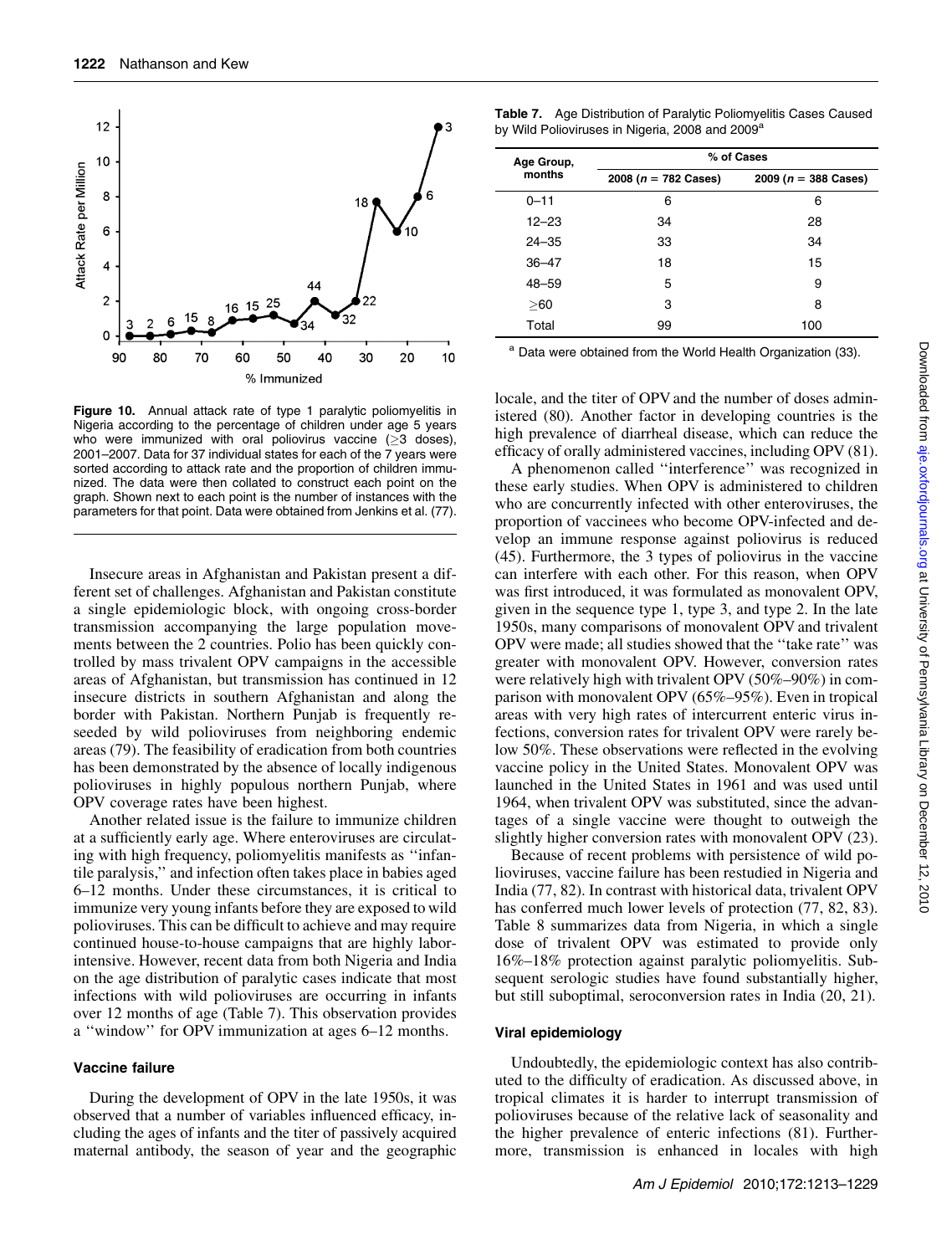| <b>Table 8.</b> Estimated Protective Efficacy of Trivalent and Monovalent |
|---------------------------------------------------------------------------|
| Oral Poliovirus Vaccines Against Type 1 and Type 3 Paralytic              |
| Poliomyelitis, Nigeria, 2001-2007 <sup>a</sup>                            |

| <b>Poliovirus</b><br><b>Type</b> | No. of<br><b>Case-Control</b><br><b>Matches</b> | <b>Efficacy of</b><br><b>Trivalent</b><br>OPV.% |       | <b>Efficacy of</b><br>95% CI Monovalent 95% CI<br>OPV.% |       |
|----------------------------------|-------------------------------------------------|-------------------------------------------------|-------|---------------------------------------------------------|-------|
|                                  | 1.174                                           | 16                                              | 10.21 | 67                                                      | 39.82 |
| 3                                | 1.092                                           | 18                                              | 9.26  | $\overline{\phantom{0}}$                                |       |

Abbreviations: CI, confidence interval; OPV, oral poliovirus vac-

cine.<br><sup>a</sup> Estimates were based on a case-control study design. Data were obtained from Jenkins et al. (77).

b There was insufficient use of monovalent type 3 OPV for reliable estimation of efficacy.

population densities and poor sanitation, which occurs in both Uttar Pradesh and Bihar in India, as well as in Nigeria and Pakistan. These epidemiologic parameters conspire both to enhance the circulation of wild polioviruses in very young infants and to reduce the effectiveness of OPV.

#### Strategies to reduce circulation of endemic wild polioviruses

Several strategies are available for enhancing the control of polio in endemic locales, including the use of monovalent OPV, the use of bivalent OPV, the employment of enhanced immunization programs, and the possible inclusion of IPV (84). Recent experience with OPV (77, 83, 85) is quite different from the early observations, in 2 respects: a much lower conversion rate with trivalent OPV and a much greater advantage of monovalent OPV. Particularly impressive is the study by Jenkins et al. (77), which compared the effectiveness of different vaccines for the prevention of virologically confirmed paralytic poliomyelitis in Nigeria, a critical test site for OPV (Table 8). Trivalent OPV showed effectiveness rates of 16% and 18%, respectively, against type 1 and type 3 poliomyelitis, while mOPV1 showed 67% effectiveness against type 1 disease.

Bivalent OPV containing both Sabin type 1 and Sabin type 3 has been introduced into all 4 persistently endemic countries, beginning in 2009 with Afghanistan (20, 21, 79). Bivalent OPV has the advantage of eliminating interference from the robust type 2 OPV component, while inducing immunity comparable to that of mOPV1 and mOPV3. Currently, the Global Polio Eradication Initiative uses 4 different OPV formulations: 1) trivalent OPV in routine immunization, during national immunization days, and to respond to circulating VDPV2 outbreaks; 2) bivalent OPV in mass campaigns in areas endemic for wild polioviruses 1 and 3; and 3) mOPV1 or 4) mOPV3 in some mass campaigns and in mop-up campaigns implemented in response to cases and to induce type-specific population immunity (20, 21).

#### POLIO FIGHTS BACK: THE DARK SIDE OF OPV, 2000–2010 (AND BEYOND)

During the early development of OPV, it was recognized that candidate vaccine strains of poliovirus were excreted by

vaccinees and that some of these excreted viruses exhibited increased paralytogenicity. Dr. George Dick summarized the problem in his epigram, ''in like a lamb, out like a lion'' (86). Dr. Philip Minor sequenced isolates of OPV excreted by vaccinees and, in collaboration with other investigators, identified the point mutations that were associated with reversion to enhanced virulence (11, 87). Following the introduction of OPV immunization in the United States, meticulous surveillance documented rare cases of VAPP occurring in both vaccinees and their close contacts (88– 92) (Marjorie Pollack, Centers for Disease Control and Prevention, personal communication, 1979). During the period 1961–1999, there were 1–2 cases of VAPP per million primary immunizations with OPV. For the period 1961–1999, similar numbers of cases were reported in vaccinees and in contacts. However, the relative distribution was influenced by vaccine policy: When all family members were immunized, almost all cases occurred in vaccinees (1961–1964); when immunization was limited to children, the number of cases in their parents and other contacts approached the number of cases in vaccinees (1965–1999). Approximately 20% of cases in vaccine recipients occurred in children with hypo- or agammaglobulinemia, and some of these patients failed to clear their infections and excreted immunodeficiency-associated VDPVs for many years (93–96). The relative risk of VAPP varies by serotype: Immunologically normal recipients are at highest risk from type 3 virus, immunodeficient recipients are at highest risk from type 2, and contacts are at highest risk from type 2. During the period 1997–1999, IPV was given prior to OPV, and in 2000 an exclusive IPV policy was adopted. Subsequently, no cases of VAPP have been reported in the United States (92).

These observations established the plausibility of community-wide spread of OPV leading to outbreaks of poliomyelitis. However, since the introduction of OPV in the United States in 1961, there have not been any reports of such outbreaks. Outbreaks associated with circulating VDPVs (cVDPVs) were first recognized by sequence characterization of isolates from polio cases in Hispaniola (Haiti and the Dominican Republic) in 2000–2001 (97). Since then, global surveillance has identified a number of such outbreaks, summarized in Table 9 (96, 98–100).

#### Polio deconstructed: cVDPV outbreaks

Why were cVDPV-associated outbreaks first identified only in 2000, 40 years after the introduction of OPV? Several factors contributed to the late recognition of this phenomenon. First, the development of methods for rapid sequencing of polioviruses made it possible to definitely distinguish OPV-revertant viruses from wild polioviruses (101). Second, the gradual establishment of an extraordinary global network for the isolation and characterization of polioviruses (102) during the period 1990–2000 facilitated reconstruction of the molecular epidemiology of such outbreaks (97, 98). However, the most important reason for the recent recognition of cVDPV-associated outbreaks is that most cVDPV outbreaks have occurred when immunization programs are very incomplete, with less than 50% of children receiving 3 doses of OPV. In such situations,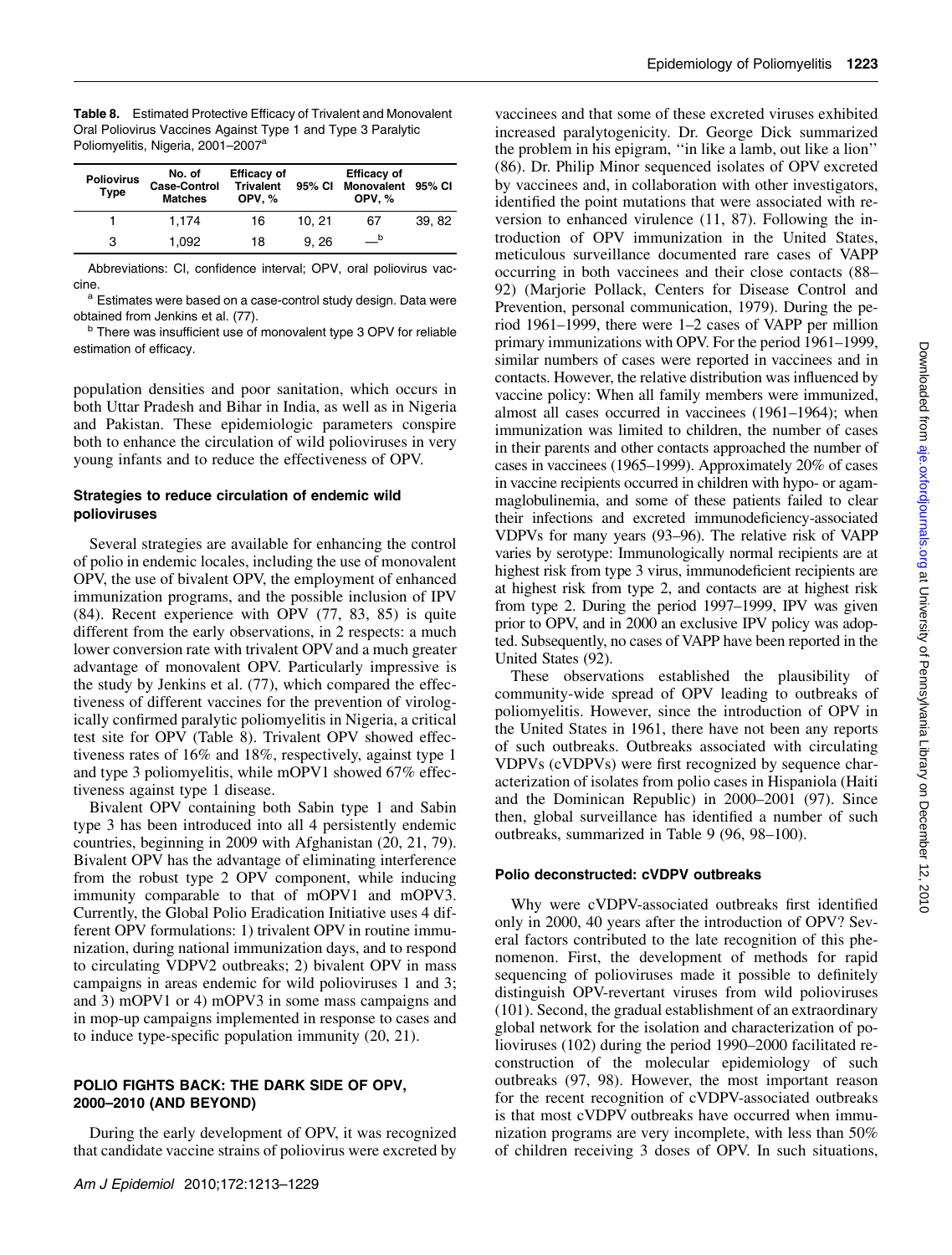| Country                                          | <b>Poliovirus Type</b> | 1988-1998 | 2000 | 2001 | 2002 | 2003 | 2004 | 2005 | 2006           | 2007 | 2008 | 2009           | 2010 |
|--------------------------------------------------|------------------------|-----------|------|------|------|------|------|------|----------------|------|------|----------------|------|
| Egypt                                            | $\overline{2}$         | 30        |      |      |      |      |      |      |                |      |      |                |      |
| Hispaniola (Haiti and the<br>Dominican Republic) |                        |           | 12   | 9    |      |      |      |      |                |      |      |                |      |
| Philippines                                      |                        |           |      | 3    |      |      |      |      |                |      |      |                |      |
| Madagascar                                       | $\overline{2}$         |           |      |      | 4    |      |      |      |                |      |      |                |      |
| China                                            |                        |           |      |      |      |      | 3    |      |                |      |      |                |      |
| Madagascar                                       | $\overline{2}$         |           |      |      |      |      |      | 5    |                |      |      |                |      |
| Indonesia                                        |                        |           |      |      |      |      |      | 46   |                |      |      |                |      |
| Cambodia                                         | 3                      |           |      |      |      |      |      |      |                |      |      |                |      |
| Nigeria                                          | 2                      |           |      |      |      |      |      |      | 21             | 68   | 63   | 153            | 9    |
| Niger                                            | 2                      |           |      |      |      |      |      |      | $\overline{2}$ |      |      |                |      |
| Myanmar                                          |                        |           |      |      |      |      |      |      |                | 4    |      |                |      |
| Democratic Republic<br>of the Congo              | 2                      |           |      |      |      |      |      |      |                |      | 14   | $\overline{2}$ | 3    |
| Guinea                                           | 2                      |           |      |      |      |      |      |      |                |      |      |                |      |
| India                                            | 2                      |           |      |      |      |      |      |      |                |      |      | 11             |      |
| Ethiopia                                         | 3                      |           |      |      |      |      |      |      |                |      |      |                | 5    |

Table 9. Reported Numbers of Virologically Confirmed Cases of Paralytic Poliomyelitis Associated With Vaccine-Derived Polioviruses, 1988-June  $2010^a$ 

Abbreviation: VDPV, vaccine-derived poliovirus.

<sup>a</sup> This table does not include 21 polio-compatible cases in Hispaniola and 10 polio-compatible cases in Indonesia that were not virologically confirmed. Both the Niger VDPVs and the Guinea VDPV were linked to the Nigerian VDPV2 outbreak. Data were obtained from Wringe et al. (99) and the World Health Organization (100).

there are enough susceptible children to sustain widespread infection, leading to outbreaks of paralytic disease. This observation explains the relative infrequency of such outbreaks and their absence in most regions where OPV campaigns have reached a large proportion of the population. For instance, in Cuba, OPV has been administered during annual national immunization days that have saturated the population (55, 103, 104). After such national immunization days, surveillance of sewage has detected OPV-related virus for about 3 months, following which it disappears. Cuba, unlike nearby Haiti, has not experienced cVDPV-associated outbreaks, and the probability of such outbreaks is apparently low under these conditions.

Furthermore, the Global Polio Eradication Initiative has fundamentally altered poliovirus ecology. In all but a few districts in the world, immunity to poliovirus is no longer conferred by natural infection but depends solely upon vaccination. In areas free of wild polioviruses, cVDPVs can emerge if immunity gaps are allowed to develop. The magnitude of the risk depends on the extent of immunization gaps, the intensity of other environmental risks (sanitation, hygiene, population density), and the poliovirus serotype (type  $2 >$  type  $1 >$  type 3). It has become essential to maintain high population immunity and sensitive surveillance for acute flaccid paralysis and poliovirus to avoid outbreaks caused by cVDPVs or introduced wild polioviruses.

#### How extensive are VDPV outbreaks and how can they best be controlled or prevented?

Table 9 summarizes the recognized confirmed cVDPV outbreaks, which appear not to require an immunodeficiencyassociated VDPV precursor infection (101). With the exception of the type 2 outbreak in Nigeria, most outbreaks have been relatively modest in extent, with fewer than 50 reported confirmed paralytic cases. Of course, for each case there are many more subclinical infections; depending upon the case:infection ratio, there could be between 100 and >1,000 infections for each paralytic case. One recent analysis estimated the number of cVDPV infections in the millions (99). The number of outbreaks, particularly the ongoing outbreak in Nigeria (96), indicates that cVDPVs present a significant obstacle to the eradication of virulent polioviruses. In addition, the 1968 outbreak of almost 500 paralytic cases in Poland, which was caused by a candidate attenuated type 3 vaccine strain (USOL-D-bac), underlines the potential problem (105, 106).

Of the cVDPV outbreaks listed in Table 9, most were ended by vigorous OPV immunization responses that closed the immunity gap among susceptible children, followed by a fadeout of cVDPVs. However, a strategy of indefinite use of OPV is obviously fraught with danger, since it is unlikely to lead to a world free of potentially dangerous polioviruses. Eventually, it will be necessary to terminate the distribution of OPV, requiring an ''endgame'' strategy for the global eradication of circulating polioviruses.

#### THE ''ENDGAME'' IN POLIOVIRUS ERADICATION

#### Elimination of wild polioviruses

Once a country or continent has eliminated wild polioviruses through the use of OPV, public health authorities have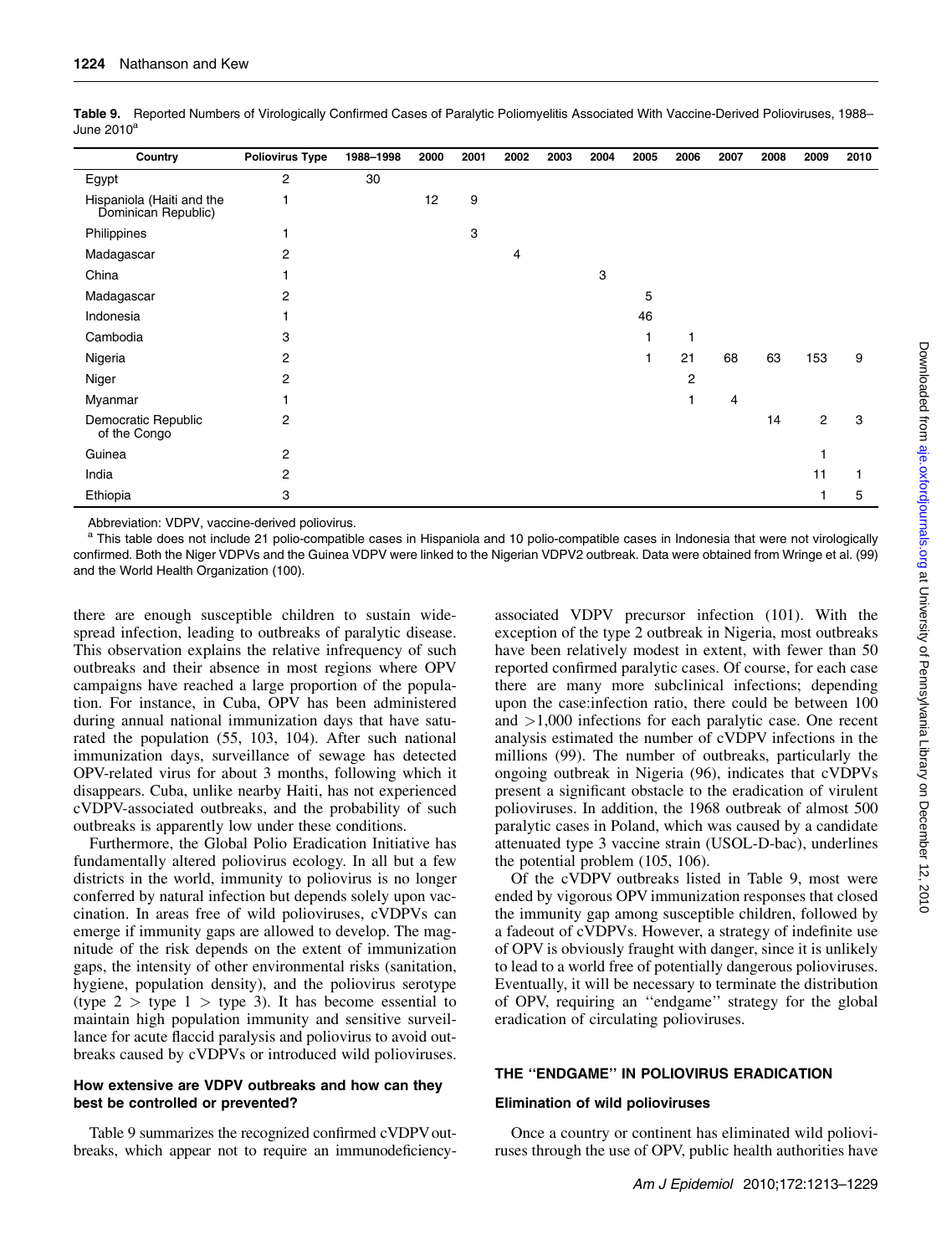

Figure 11. Environmental surveillance for poliovirus excretion following the transition from oral poliovirus vaccine (OPV) to inactivated poliovirus vaccine (IPV) in New Zealand, 2001–2003. Sewage samples were collected weekly from 3 different sewage treatment plants before and after the termination of OPV utilization. Routine use of OPV ended on February 1, 2002, and the prevalence of OPV in sewage fell from approximately 90% to 0% by June 2002 (4 months later). During the following 10 months (July 2002–April 2003), there were 5 isolates of OPV; on the basis of sequence analysis, all of these isolates were determined to be from children recently immunized with OPV, suggesting that they represented imported OPV. Data were obtained from Huang et al. (108).

a choice of at least 3 strategies: indefinite continuation of OPV immunization, transition from OPV to IPV, or carefully coordinated termination of OPV without IPV replacement. In the United States, OPV immunization was maintained for about 20 years following the elimination of wild polioviruses in 1973. In the late 1990s, there was a transition to IPV, via an intermediate stage of sequential IPV– OPV, with IPV being the recommended vaccine since 2000 (92, 107). This transition was made primarily for 2 reasons: 1) in the absence of indigenous wild polioviruses in the Americas, the continuing burden of VAPP was considered unacceptable, even though the frequency was only about 2 cases per million primary immunizations; and 2) the risk of acquisition of wild polioviruses, either through importation or during international travel, mandated continued immunization.

Many other industrialized countries have followed a similar strategy. An instructive example is the experience of New Zealand, shown in Figure 11 (108). In February 2002, New Zealand switched from OPV to IPV. During the transition, sewage was sampled periodically to determine the frequency of OPV-related viruses. Prior to the switch, polioviruses were isolated from approximately 90% of sewage samples. Following the switch, the frequency fell in a stepwise fashion, reaching 0% in about 4 months. Although there were occasional isolations of poliovirus thereafter, it was concluded that these were OPVrelated viruses shed by visitors to New Zealand. This conclusion was based on the small number of mutations and the known evolution rate for polioviruses (57), implying

that these isolates were derived from OPV administered elsewhere after the February 2002 cessation of OPV immunization in New Zealand.

#### Polio deconstructed: the posteradication strategy

Let us assume for purposes of discussion that it is feasible to eliminate wild polioviruses from those countries where it is still endemic. There has been extensive discussion among experts regarding alternative strategies for the posteradication endgame (109–116). Indefinite continuation of OPV carries several liabilities: continued cases of VAPP (including new prolonged excretion of immunodeficiencyassociated VDPVs by immunodeficient vaccinees); the potential for new outbreaks caused by cVDPVs; and public health "fatigue," leading to reduced OPV coverage and its attendant dangers. Termination of OPV without transition to IPV carries the risk of initiating new outbreaks caused by cVDPVs, because of either spread of cVDPV during the termination phase or unregulated importation of OPV from other countries. Additionally, this option carries the ethical liability of a double standard for high- and lowincome countries. For these reasons, there is an evolving (but not necessarily total) consensus that, in principle, the optimal choice is a transition from OPV to IPV (109, 113– 115, 117).

The most important concerns about the IPV option have focused on practical issues regarding the cost and global coverage levels attainable with an injected vaccine as compared with an oral vaccine (118). However, most middleand low-income countries are already using injected vaccines for other diseases, so they could adopt IPV as either an additional or incorporated product. IPV is more expensive than OPV, and it has been estimated that it would cost at least \$1 billion to produce sufficient IPV for developing countries. In addition, there are issues pertaining to formulation (a single product vs. incorporation of IPV with other immunogens), dosage regimens, and recruitment of collaborating manufacturers with sufficient production capacity (119). Recently, the Global Polio Eradication Initiative undertook to fund a research program for creation of an affordable IPV for developing countries (21, 118, 120), including exploration of the efficacy of fractional intradermal IPV doses (121, 122). A key research question, which is the subject of several ongoing and proposed studies, is the efficacy of IPV in preventing poliovirus circulation in the highestrisk settings (21, 123).

#### **CONCLUSIONS**

There is an epidemiologic imperative to eradicate polioviruses, for several reasons: the recurring spread of wild polioviruses from endemic sites to other countries; the potential dangers of vaccination ''fatigue'' in countries that have already eliminated wild polioviruses; and the documented dangers of cVDPV. It has also been argued that eradication of polioviruses would cost less than control programs (124) and that there is an ethical imperative for eradication (125).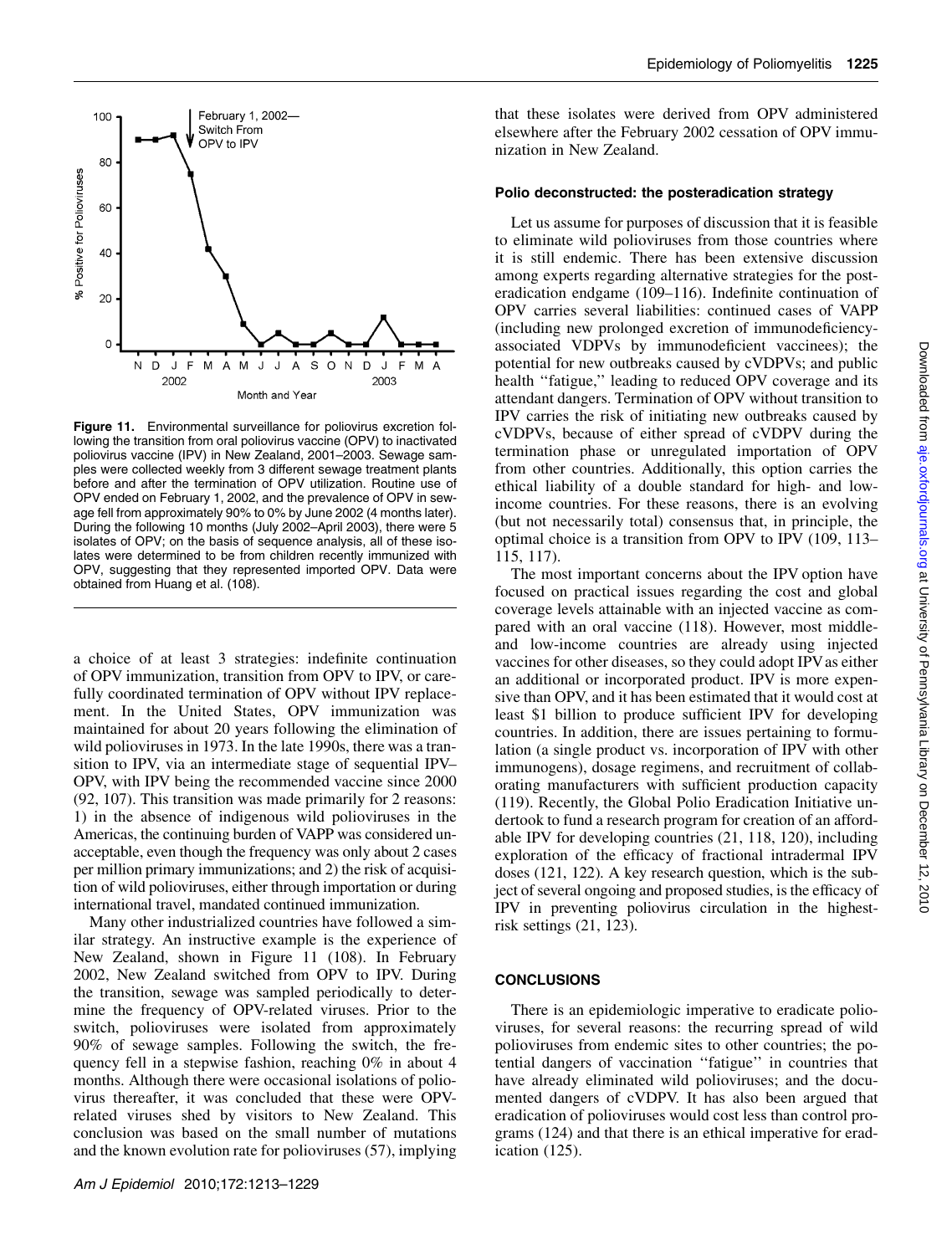If polioviruses are to be eradicated globally, several requirements must be met. First, in countries where wild polioviruses still circulate, there must be a massive effort to immunize a high proportion of very young infants with OPV—perhaps followed by 1 or more doses of IPV. Second, in countries where wild polioviruses are no longer circulating, there must be a transition from OPV to IPV to eliminate VAPP and reduce the dangers of outbreaks associated with cVDPVs. Finally, there must be continuation of rigorous surveillance efforts to inform these programs, with a plan for emergency intervention whenever polio outbreaks occur. This strategy will require the coordinated effort of international and national public health programs, supported with sufficient resources to produce and administer both OPV and IPV. Only time will tell whether this strategy will be implemented and, if implemented, whether it will succeed.

#### ACKNOWLEDGMENTS

Author affiliations: Departments of Microbiology and Neurology, School of Medicine, University of Pennsylvania, Philadelphia, Pennsylvania (Neal Nathanson); and Division of Viral Diseases, National Center for Immunization and Respiratory Diseases, Centers for Disease Control and Prevention, Atlanta, Georgia (Olen M. Kew).

Conflict of interest: none declared.

#### REFERENCES

- 1. Salk JE, Krech U, Youngner JS, et al. Formaldehyde treatment and safety testing of experimental poliomyelitis vaccines. Am J Public Health Nations Health. 1954;44(5): 563–570.
- 2. Sabin AB. Present position of immunization against poliomyelitis with live virus vaccines. Br Med J. 1959;1(5123): 663–680.
- 3. Progress towards interruption of wild poliovirus transmission worldwide, 2009. Wkly Epidemiol Rec. 2010;85(20): 178–184.
- 4. Nathanson N, Martin JR. The epidemiology of poliomyelitis: enigmas surrounding its appearance, epidemicity, and disappearance. Am J Epidemiol. 1979;110(6):672–692.
- 5. de Quadros CA, Hersh BS, Olivé JM, et al. Eradication of wild poliovirus from the Americas: acute flaccid paralysis surveillance, 1988–1995. *J Infect Dis.* 1997;175(suppl 1): S37–S42.
- 6. Aylward RB, Hull HF, Cochi SL, et al. Disease eradication as a public health strategy: a case study of poliomyelitis eradication. Bull World Health Organ. 2000;78(3):285–297.
- 7. Racaniello VR. One hundred years of poliovirus pathogenesis. Virology. 2006;344(1):9–16.
- 8. Mueller S, Wimmer E, Cello J. Poliovirus and poliomyelitis: a tale of guts, brains, and an accidental event. Virus Res. 2005;111(2):175–193.
- 9. Bodian D. Emerging concept of poliomyelitis infection. Science. 1955;122(3159):105–108.
- 10. Sabin AB. Pathogenesis of poliomyelitis; reappraisal in the light of new data. Science. 1956;123(3209):1151–1157.
- 11. Nathanson N. The pathogenesis of poliomyelitis: what we don't know. Adv Virus Res. 2008;71:1–50.
- 12. Sartwell PE. The incubation period of poliomyelitis. Am J Public Health Nations Health. 1952;42(11):1403–1408.
- 13. Horstmann DM, Paul JR. The incubation period in human poliomyelitis and its implications. J Am Med Assoc. 1947; 135(1):11–14.
- 14. Bodian D. Differentiation of types of poliomyelitis viruses; reinfection experiments in monkeys (second attacks). Am J Hyg. 1949;49(2):200–223.
- 15. Bodian D. Immunologic classification of poliomyelitis viruses. I. A cooperative program for the typing of one hundred strains. Am J Hyg. 1951;54(2):191-204.
- 16. Shelokov A, Habel K, McKinstry DW. Relation of poliomyelitis virus types to clinical disease and geographic distribution: a preliminary report. Ann N Y Acad Sci. 1955;61(4): 998–1004.
- 17. Centers for Disease Control and Prevention. Poliomyelitis Surveillance Report, Number 65. Atlanta, GA: Centers for Disease Control and Prevention; 1956.
- 18. Paul JR. A History of Poliomyelitis. New Haven, CT: Yale University Press; 1971.
- 19. Sabin AB. Vaccination against poliomyelitis in economically underdeveloped countries. Bull World Health Organ. 1980; 58(1):141–157.
- 20. Polio vaccines and polio immunization in the pre-eradication era: WHO position paper. Wkly Epidemiol Rec. 2010;85(23): 213–228.
- 21. Polio Research Committee, World Health Organization. PolioPipeline. Geneva, Switzerland: World Health Organization; 2010:1–5. [\(http://wwwpolioeradication.org/content/po](http://wwwpolioeradication.org/content/poliopipeline/PolioPipeline_06.pdf)[liopipeline/PolioPipeline\\_05.pdf](http://wwwpolioeradication.org/content/poliopipeline/PolioPipeline_06.pdf)). (Accessed May 3, 2010).
- 22. Plotkin SA, Vidor E. Poliovirus vaccine—inactivated. In: Plotkin SA, Orenstein WA, Offit PA, eds. Vaccines. Philadelphia, PA: WB Saunders Company; 2008:605–629.
- 23. Sutter RW, Kew OM, Cochi SL. Poliovirus vaccine—live. In: Plotkin SA, Orenstein WA, Offit PA, eds. Vaccines. Philadelphia, PA: WB Saunders Company; 2008:631–685.
- 24. Dowdle WR. The principles of disease elimination and eradication. Bull World Health Organ. 1998;76(suppl 2): 22–25.
- 25. Certification of poliomyelitis eradication—the Americas, 1994. MMWR Morb Mortal Wkly Rep. 1994;43(39):720–722.
- 26. Certification of poliomyelitis eradication. WHO Western Pacific region, October 2000. Wkly Epidemiol Rec. 2000; 75(49):399–400.
- 27. Certification of poliomyelitis eradication—European region, June 2002. Wkly Epidemiol Rec. 2002;77(27):221–223.
- 28. Kew OM, Mulders MN, Lipskaya GY, et al. Molecular epidemiology of polioviruses. Semin Virol. 1995;6(6):401–414.
- 29. Wikipedia. Poliomyelitis. San Francisco, CA: Wikimedia Foundation, Inc; 2010. [\(http://en.wikipedia.org/wiki/](http://en.wikipedia.org/wiki/Poliomyelitis) [Poliomyelitis](http://en.wikipedia.org/wiki/Poliomyelitis)). (Accessed April 29, 2010).
- 30. Lavinder CH, Freeman AW, Frost WH. Epidemiologic Studies of Poliomyelitis in New York City and the Northeastern United States During the Year 1916. Washington, DC: US GPO; 1918.
- 31. Paul JR. Epidemiology of poliomyelitis. In: Poliomyelitis. Geneva, Switzerland: World Health Organization; 1955:9–29. (WHO Monograph Series, no. 26).
- 32. Paul JR, Horstmann DM. A survey of poliomyelitis virus antibodies in French Morocco. Am J Trop Med Hyg. 1955; 4(3):512–524.
- 33. Strategic Advisory Group of Experts on Immunization, World Health Organization. Global Polio Eradication: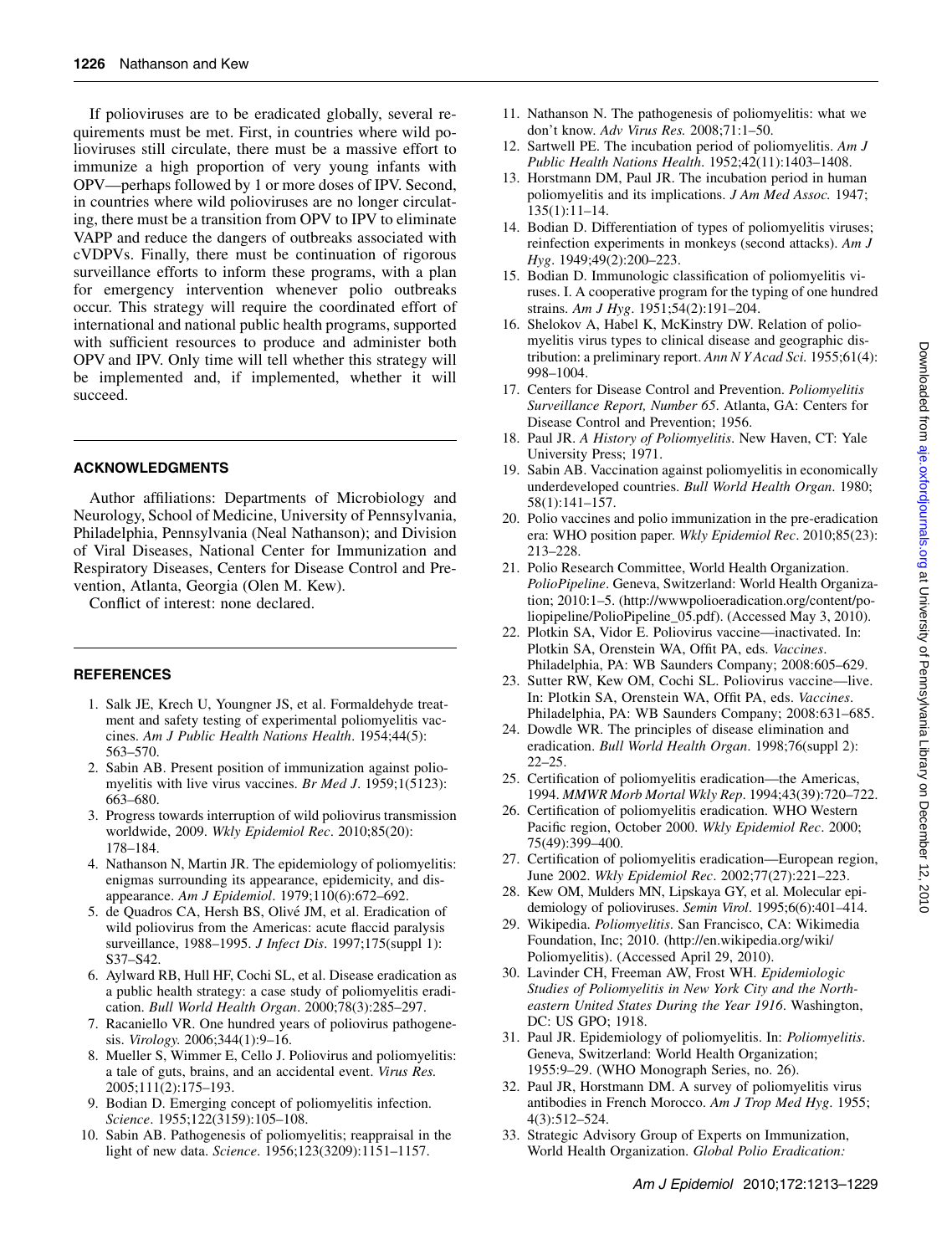Progress and Current Epidemiological/Operational Risks. Geneva, Switzerland: World Health Organization; 2010. [\(http://www.who.int/immunization/sage/Polio\\_1\\_epidemio](http://www.who.int/immunization/sage/Polio_1_epidemiology_S_Cochi_SAGE_April_2010.pdf)logy S Cochi SAGE April 2010.pdf). (Accessed April 12, 2010).

- 34. Jafari H. Defining the challenges in India and refining the strategies and tools to achieve polio eradication. In: Public Health Grand Rounds, January 21, 2010 [Webcast]. Atlanta, GA: Office of the Director, Centers for Disease Control and Prevention; 2010. ([http://intranet.cdc.gov/od/odweb/about/](http://intranet.cdc.gov/od/odweb/about/grand-rounds/archive/2010/download/GR-012110.pdf) [grand-rounds/archive/2010/download/GR-012110.pdf\)](http://intranet.cdc.gov/od/odweb/about/grand-rounds/archive/2010/download/GR-012110.pdf). (Accessed April 12, 2010).
- 35. Dauer CC. The changing age distribution of paralytic poliomyelitis. Ann N Y Acad Sci. 1955;61(4):943–955.
- 36. Serfling RE, Sherman IL. Poliomyelitis distribution in the United States. Public Health Rep. 1953;68(5):453–466.
- 37. Sabin AB. Epidemiologic patterns of poliomyelitis in different parts of the world. Poliomyelitis: Papers and Discussions Presented at the First International Poliomyelitis Conference. Philadelphia, PA: J B Lippincott & Company; 1949:3–33.
- 38. Greenberg M, Siegel M, Magee MC. Poliomyelitis in New York City, 1949. *N Y State J Med.* 1950;50(9):1119–1123.
- 39. Siegel M, Greenberg M, Stone P Jr. Risk of paralytic and nonparalytic forms of poliomyelitis to household contacts in nonepidemic years. N Engl J Med. 1955;252(18):752–756.
- 40. Centers for Disease Control and Prevention. Neurotropic Viral Diseases Surveillance: Annual Poliomyelitis Summary—1973. Atlanta, GA: Centers for Disease Control and Prevention; 1975.
- 41. Melnick JL, Ledinko N. Development of neutralizing antibodies against the three types of poliomyelitis virus during an epidemic period; the ratio of inapparent infection to clinical poliomyelitis. Am J Hyg. 1953;58(2):207–222.
- 42. Olin G. The epidemiologic pattern of poliomyelitis in Sweden from 1905 to 1950. In: Fishbein M, ed. Poliomyelitis: Papers and Discussions Presented at the Second International Poliomyelitis Conference. Philadelphia, PA: J B Lippincott & Company; 1952:367–375.
- 43. Freyche M-J, Nielsen J. Incidence of poliomyelitis since 1920. In: Poliomyelitis. Geneva, Switzerland: World Health Organization; 1955:59–106. (WHO Monograph Series, no. 26).
- 44. Poliomyelitis in Tajikistan: first importation since Europe certified polio-free. Wkly Epidemiol Rec. 2010;85(18): 157–158.
- 45. Sabin AB, Ramos-Alvarez M, Alvarez-Amezquita J, et al. Live, orally given poliovirus vaccine. Effects of rapid mass immunization on population under conditions of massive enteric infection with other viruses. JAMA. 1960;173(14): 1521–1526.
- 46. Cockburn WC, Drozdov SG. Poliomyelitis in the world. Bull World Health Organ. 1970;42(3):405–417.
- 47. Basu RN. Magnitude of problem of poliomyelitis in India. Indian Pediatr. 1981;18(8):507–511.
- 48. Schonberger LB, Thaung U, Khi DK, et al. The epidemiology of poliomyelitis in Burma. Dev Biol Stand. 1981;47: 283–292.
- 49. Török TJ, Kilgore PE, Clarke MJ, et al. Visualizing geographic and temporal trends in rotavirus activity in the United States, 1991 to 1996. National Respiratory and Enteric Virus Surveillance System Collaborating Laboratories. Pediatr Infect Dis J. 1997;16(10):941–946.
- 50. Enright JR. The epidemiology of paralytic poliomyelitis in Hawaii. Hawaii Med J. 1954;13(5):350–354.
- 51. National Oceanic and Atmospheric Administration, US Department of Commerce. Local Climatological Data, Annual Summary With Comparative Data 1977. Washington, DC: National Oceanic and Atmospheric Administration; 1977.
- 52. Hemmes JH, Winkler KC, Kool SM. Virus survival as a seasonal factor in influenza and poliomyelitis. Antonie Van Leeuwenhoek. 1962;28(1):221–233.
- 53. Lowen AC, Mubareka S, Steel J, et al. Influenza virus transmission is dependent on relative humidity and temperature. PLoS Pathog. 2007;3(10):1470–1476.
- 54. Shulman LM, Handsher R, Yang CF, et al. Resolution of the pathways of poliovirus type 1 transmission during an outbreak. J Clin Microbiol. 2000;38(3):945–952.
- 55. Rodríguez Cruz R. Cuba: mass polio vaccination program, 1962–1982. Rev Infect Dis. 1984;6(suppl 2):S408–S412.
- 56. Baptista Risi J Jr. The control of poliomyelitis in Brazil. Rev Infect Dis. 1984;6(suppl 2):S400–S403.
- 57. Jorba J, Campagnoli R, De L, et al. Calibration of multiple poliovirus molecular clocks covering an extended evolutionary range. J Virol. 2008;82(9):4429–4440.
- 58. Pan American Health Organization. EPI Newsletter Previous Issues [electronic archive]. (EPI Newsletter, 1985–1994, volumes and issues 7(3)–16(4)). Washington, DC: Pan American Health Organization; 1985–1994. [\(http://www.](http://www.paho.org/english/ad/fch/im/prev_newsletter.htm) [paho.org/english/ad/fch/im/prev\\_newsletter.htm\)](http://www.paho.org/english/ad/fch/im/prev_newsletter.htm). (Accessed May 3, 2010).
- 59. Wang K, Zhang LB, Otten MW Jr, et al. Status of the eradication of indigenous wild poliomyelitis in the People's Republic of China. J Infect Dis. 1997;175(suppl 1): S105–S112.
- 60. Zhang J, Zhang LB, Otten MW Jr, et al. Surveillance for polio eradication in the People's Republic of China. J Infect Dis. 1997;175(suppl 1):S122–S134.
- 61. Liu HM, Zheng DP, Zhang LB, et al. Molecular evolution of a type 1 wild-vaccine poliovirus recombinant during widespread circulation in China. J Virol. 2000;74(23): 11153–11161.
- 62. Henry JL, Jaikaran ES, Davies JR, et al. A study of poliovaccination in infancy: excretion following challenge with live virus by children given killed or living poliovaccine. J Hyg (Lond). 1966;64(1):105–120.
- 63. Poland JD, Plexico K, Flynt JW, et al. Poliovirus neutralizing antibody levels among preschool children. Public Health Rep. 1968;83(6):507–512.
- 64. Melnick JL, Burkhardt M, Taber LH, et al. Developing gap in immunity to poliomyelitis in an urban area. JAMA. 1969; 209(8):1181–1185.
- 65. Poliomyelitis surveillance summary. MMWR Morb Mortal Wkly Rep. 1982;30(1):12–17.
- 66. Rico-Hesse R, Pallansch MA, Nottay BK, et al. Geographic distribution of wild poliovirus type 1 genotypes. Virology. 1987;160(2):311–322.
- 67. Nathanson N. Eradication of poliomyelitis in the United States. Rev Infect Dis. 1982;4(5):940–950.
- 68. Nathanson N. Epidemiologic aspects of poliomyelitis eradication. Rev Infect Dis. 1984;6(suppl 2):S308–S312.
- 69. Centers for Disease Control and Prevention. CDC Annual Report. (Annual poliomyelitis surveillance summaries for the years 1960–1973). Atlanta, GA: Centers for Disease Control and Prevention; 1961–1974.
- 70. Dowdle WR, Cochi SL. Global eradication of poliovirus: history and rationale. In: Semler BL, Wimmer E, eds. Molecular Biology of Picornaviruses. Washington, DC: ASM Press; 2002:473–480.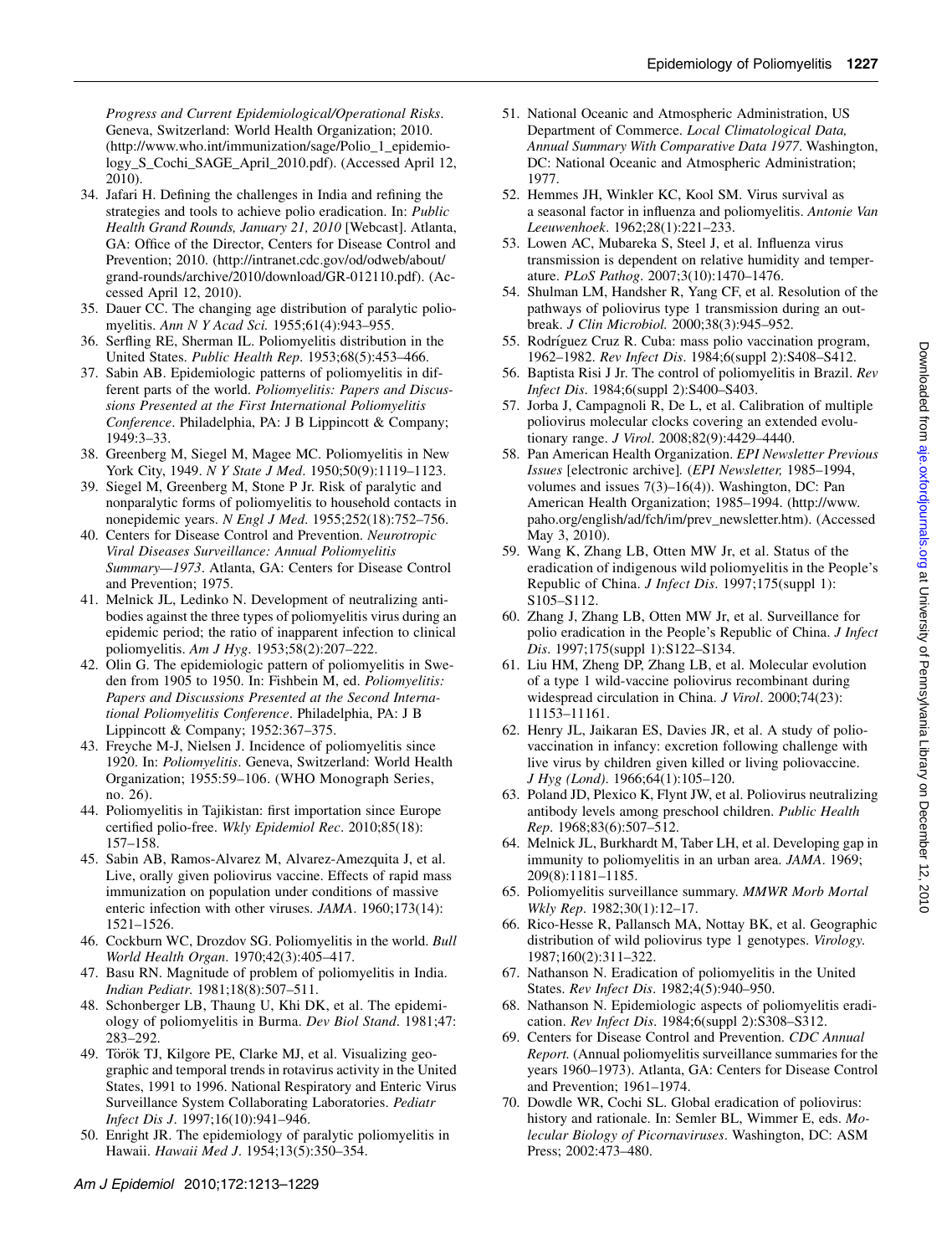- 71. World Health Assembly. Polio Eradication by the Year 2000. Geneva, Switzerland: World Health Organization; 1988.
- 72. Poliomyelitis 1980, parts 1 and 2. Wkly Epidemiol Rec. 1981;56:329–332, 337–341.
- 73. Apparent global interruption of wild poliovirus type 2 transmission. MMWR Morb Mortal Wkly Rep. 2001;50(12): 222–224.
- 74. Nathanson N, Fine P. Virology. Poliomyelitis eradication—a dangerous endgame. Science. 2002;296(5566):269–270.
- 75. Resurgence of wild poliovirus type 1 transmission and consequences of importation—21 countries, 2002–2005. MMWR Morb Mortal Wkly Rep. 2006;55(6):145–150.
- 76. Wild poliovirus type 1 and type 3 importations—15 countries, Africa, 2008–2009. MMWR Morb Mortal Wkly Rep. 2009;58(14):357–362.
- 77. Jenkins HE, Aylward RB, Gasasira A, et al. Effectiveness of immunization against paralytic poliomyelitis in Nigeria. N Engl J Med. 2008;359(16):1666–1674.
- 78. Progress towards eradicating poliomyelitis in Nigeria, January 2009–June 2010. Wkly Epidemiol Rec. 2010;85(28):273–280.
- 79. Progress towards eradicating poliomyelitis in Afghanistan and Pakistan, 2009. Wkly Epidemiol Rec. 2010;85(11): 93–100.
- 80. Pan American Health Organization. Second International Conference on Live Poliovirus Vaccines. Washington, DC: Pan American Health Organization; 1960. (PAHO Scientific Publication no. 50).
- 81. Patriarca PA, Wright PF, John TJ. Factors affecting the immunogenicity of oral poliovirus vaccine in developing countries: review. Rev Infect Dis. 1991;13(5):926–939.
- 82. Grassly NC, Fraser C, Wenger J, et al. New strategies for the elimination of polio from India. Science. 2006;314(5802): 1150–1153.
- 83. el-Sayed N, el-Gamal Y, Abbassy AA, et al. Monovalent type 1 oral poliovirus vaccine in newborns. N Engl J Med. 2008;359(16):1655–1665.
- 84. Aylward RB, Maher C. Interrupting poliovirus transmission—new solutions to an old problem. Biologicals. 2006;34(2):133–139.
- 85. Grassly NC, Wenger J, Durrani S, et al. Protective efficacy of a monovalent oral type 1 poliovirus vaccine: a case-control study. Lancet. 2007;369(9570):1356–1362.
- 86. Dick G. Immunity to poliomyelitis [letter]. Br Med J. 1963;2(5370):1468–1469.
- 87. Minor PD. The molecular biology of poliovaccines. J Gen Virol. 1992;73(12):3065–3077.
- 88. Henderson DA, Witte JJ, Morris L, et al. Paralytic disease associated with oral polio vaccines. JAMA. 1964;190(1):41–48.
- 89. Schonberger LB, McGowan JE Jr, Gregg MB. Vaccineassociated poliomyelitis in the United States, 1961–1972. Am J Epidemiol. 1976;104(2):202–211.
- 90. Nkowane BM, Wassilak SG, Orenstein WA, et al. Vaccineassociated paralytic poliomyelitis. United States: 1973 through 1984. JAMA. 1987;257(10):1335–1340.
- 91. Strebel PM, Sutter RW, Cochi SL, et al. Epidemiology of poliomyelitis in the United States one decade after the last reported case of indigenous wild virus-associated disease. Clin Infect Dis. 1992;14(2):568–579.
- 92. Alexander LN, Seward JF, Santibanez TA, et al. Vaccine policy changes and epidemiology of poliomyelitis in the United States. JAMA. 2004;292(14):1696–1701.
- 93. Yoneyama T, Hagiwara A, Hara M, et al. Alteration in oligonucleotide fingerprint patterns of the viral genome in poliovirus type 2 isolated from paralytic patients. Infect Immun. 1982;37(1):46–53.
- 94. Kew OM, Sutter RW, Nottay BK, et al. Prolonged replication of a type 1 vaccine-derived poliovirus in an immunodeficient patient. J Clin Microbiol. 1998;36(10):2893–2899.
- 95. MacLennan C, Dunn G, Huissoon AP, et al. Failure to clear persistent vaccine-derived neurovirulent poliovirus infection in an immunodeficient man. Lancet. 2004;363(9420): 1509–1513.
- 96. Update on vaccine-derived polioviruses—worldwide, January 2008–June 2009. MMWR Morb Mortal Wkly Rep. 2009;58(36):1002–1006.
- 97. Kew O, Morris-Glasgow V, Landaverde M, et al. Outbreak of poliomyelitis in Hispaniola associated with circulating type 1 vaccine-derived poliovirus. Science. 2002;296(5566):356– 359.
- 98. Kew OM, Wright PF, Agol VI, et al. Circulating vaccinederived polioviruses: current state of knowledge. Bull World Health Organ. 2004;82(1):16–23.
- 99. Wringe A, Fine PE, Sutter RW, et al. Estimating the extent of vaccine-derived poliovirus infection. PLoS ONE. 2008;3(10):e3433. (doi: 10.1371/journal.pone.0003433).
- 100. World Health Organization. Data, Statistics and Graphics by Subject [database]. Geneva, Switzerland: World Health Organization; 2010. ([http://www.who.int/immunization\\_](http://www.who.int/immunization_monitoring/data/data_subject/en/#b) [monitoring/data/data\\_subject/en/#b\)](http://www.who.int/immunization_monitoring/data/data_subject/en/#b). (Accessed April 12, 2010).
- 101. Kew OM, Sutter RW, de Gourville EM, et al. Vaccine-derived polioviruses and the endgame strategy for global polio eradication. Annu Rev Microbiol. 2005;59:587–635.
- 102. Laboratory surveillance for wild and vaccine-derived polioviruses—worldwide, January 2008–June 2009. MMWR Morb Mortal Wkly Rep. 2009;58(34):950–954.
- 103. Más Lago P, Cáceres VM, Galindo MA, et al. Persistence of vaccine-derived poliovirus following a mass vaccination campaign in Cuba: implications for stopping polio vaccination after global eradication. Int J Epidemiol. 2001;30(5): 1029–1034.
- 104. Más Lago P, Gary HE Jr, Pérez LS, et al. Poliovirus detection in wastewater and stools following an immunization campaign in Havana, Cuba. Int J Epidemiol. 2003;32(5): 772–777.
- 105. Fine PE, Carneiro IA. Transmissibility and persistence of oral polio vaccine viruses: implications for the global poliomyelitis eradication initiative. Am J Epidemiol. 1999;150(10): 1001–1021.
- 106. Martín J, Ferguson GL, Wood DJ, et al. The vaccine origin of the 1968 epidemic of type 3 poliomyelitis in Poland. Virology. 2000;278(1):42–49.
- 107. Cochi SL, Kew O. Polio today: are we on the verge of global eradication? JAMA. 2008;300(7):839–841.
- 108. Huang QS, Greening G, Baker MG, et al. Persistence of oral polio vaccine virus after its removal from the immunisation schedule in New Zealand. Lancet. 2005;366(9483): 394–396.
- 109. Fine PE, Oblapenko G, Sutter RW. Polio control after certification: major issues outstanding. Bull World Health Organ. 2004;82(1):47–52.
- 110. Sutter RW, Cáceres VM, Más Lago P. The role of routine polio immunization in the post-certification era. Bull World Health Organ. 2004;82(1):31–39.
- 111. Agol VI. Vaccine-derived polioviruses. Biologicals. 2006; 34(2):103–108.
- 112. Dowdle W, van der Avoort H, de Gourville E, et al. Containment of polioviruses after eradication and OPV cessation: characterizing risks to improve management. Risk Anal. 2006;26(6):1449–1469.